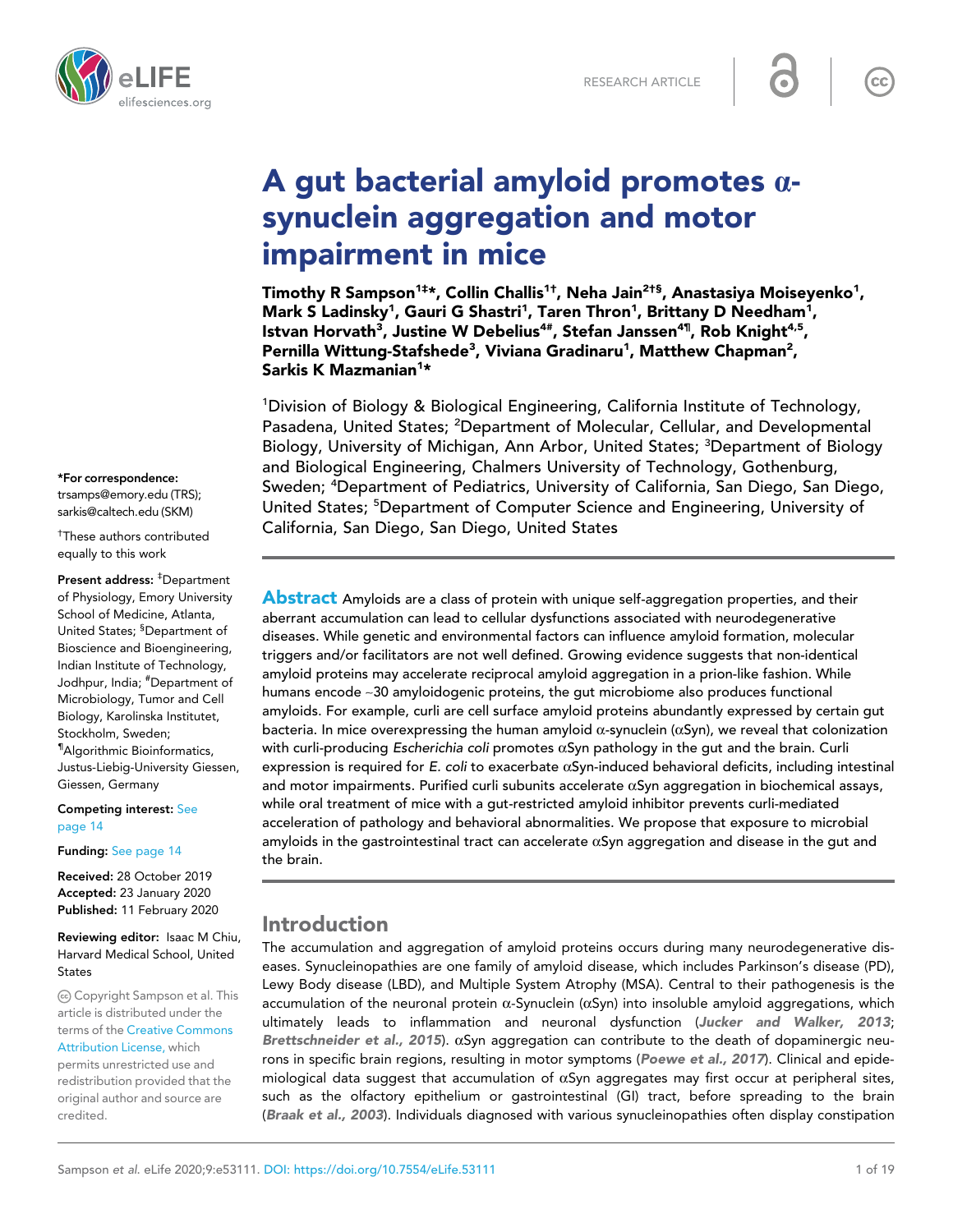and other GI dysfunctions years prior to the onset of movement dysfunction (Verbaan et al., 2007; Colosimo, 2011; Engen et al., 2017; Mertsalmi et al., 2017; Sakakibara et al., 2019). Experimental evidence exists for a prion-like spread of  $\alpha$ Syn aggregates (Woerman et al., 2015), including propagation from the gut to the brain via the vagus nerve and/or spinal cord in rodent models (Holmqvist et al., 2014; Uemura et al., 2018; Van Den Berge et al., 2019). In humans, recent epidemiological studies suggest an association between truncal vagotomy and appendectomy with a decreased risk of PD (Svensson et al., 2015; Liu et al., 2017; Killinger et al., 2018), and in increased risk of comorbidity with inflammatory bowel disease (IBD) (Hui et al., 2018; Peter et al., 2018). While a role for protein aggregation and/or inflammation in the gut represents an emerging area of research in synucleinopathies, the GI tract has been implicated in other neurological disorders such as autism spectrum disorder, depression, anxiety and Alzheimer's disease (Vuong et al., 2017).

The gut is colonized with a complex microbiome that impacts development and function of the immune, metabolic and nervous systems (Fung et al., 2017). Enterobacteriaceae, highly prevalent within the gut of humans, can produce functional amyloid proteins termed curli (Tursi and Tükel, 2018). Curli fibers are formed by bacterial secretion of an unfolded amyloid, CsgA, that subsequently aggregates extracellularly to form biofilms, mediate adhesion to epithelial cells, and are involved in bacteriophage defense (Tursi and Tükel, 2018; Vidakovic et al., 2018). Exposure to curli not only modulates host inflammatory responses within the intestinal tract and periphery (Gallo et al., 2015; Chen et al., 2016; Tursi and Tükel, 2018), but oral administration of curli-producing bacteria can also increase production and aggregation of the amyloid protein  $\alpha$ Syn in aged rats and nematodes (Chen et al., 2016). Biochemical studies demonstrate that native, bacterial chaperones of curli are capable of transiently interacting with  $\alpha$ Syn and modulating its aggregation (Chorell et al., 2015; Evans et al., 2015). Interestingly, diverse human amyloid proteins including  $\alpha$ Syn, amyloid beta (Aß), cellular prion protein (PrP<sup>C</sup>), and Tau can accelerate the amyloidogenesis of heterologous mammalian amyloid proteins (Clinton et al., 2010; Brettschneider et al., 2015; Katorcha et al., 2017). Lesions containing mixed human amyloids have been observed in neurodegenerative brains (Rahimi and Kovacs, 2014; Spires-Jones et al., 2017), implicating interactions between different amyloidogenic proteins in resulting pathology. Accordingly, we wondered whether a bacterial amyloid protein can contribute to heterologous aggregation of mammalian  $\alpha$ Syn in the gut and the brain, leading to synucleinopathy-related behaviors.

Herein, we reveal that mono-colonization of  $\alpha$ Syn-overexpressing mice with curli-producing *Escherichia coli* exacerbates motor impairment and GI dysfunction, and promotes aSyn aggregation and inflammation in the gut and brain. Enrichment of curli-producing *E. coli* to mice harboring a healthy human microbiome is sufficient to aggravate  $\alpha$ Syn-dependent pathophysiology. The purified amyloidogenic subunit of curli fibers (CsgA) is sufficient to accelerate  $\alpha$ Syn aggregation during in vitro biochemical assays and pathophysiology in mice following intra-intestinal administration, while variants of CsgA that are unable to form amyloids have no effect on  $\alpha$ Syn aggregation. Oral treatment of mice with a gut-restricted amyloid inhibitor reduces  $csgA$  expression in the gut, limits  $\alpha$ Syn aggregation in the brain, and alleviates GI and motor deficits in mice that overexpress  $\alpha$ Syn. These data provide novel insights into a trans-kingdom interaction between the gut microbiome and mammalian amyloids, and suggest the possibility that carriage of particular bacterial taxa may be a factor that can exacerbate neurologic disease.

## Results and discussion

#### Mono-colonization with curli-producing gut bacteria enhances  $\alpha$ Syn pathophysiology

We previously identified that depletion of the microbiome reduces pathophysiology in Thy1- $\alpha$ Syn mice (*a*lpha-*s*ynuclein *o*verexpressing; ASO mice) (Sampson et al., 2016), which overexpress wildtype human  $\alpha$ Syn. Due to accumulation and aggregation of neuronal  $\alpha$ Syn, mice display increased neuroinflammation, GI dysfunction, and progressive motor abnormalities (Rockenstein et al., 2002; Chesselet et al., 2012; Wang et al., 2012) that are relevant in the study of synucleinopathies. Prior findings in germ-free Thy1-aSyn mice suggest that an unidentified member(s) of the gut microbiome may be pathogenic in this mouse model (Sampson et al., 2016). Interestingly, increased colonization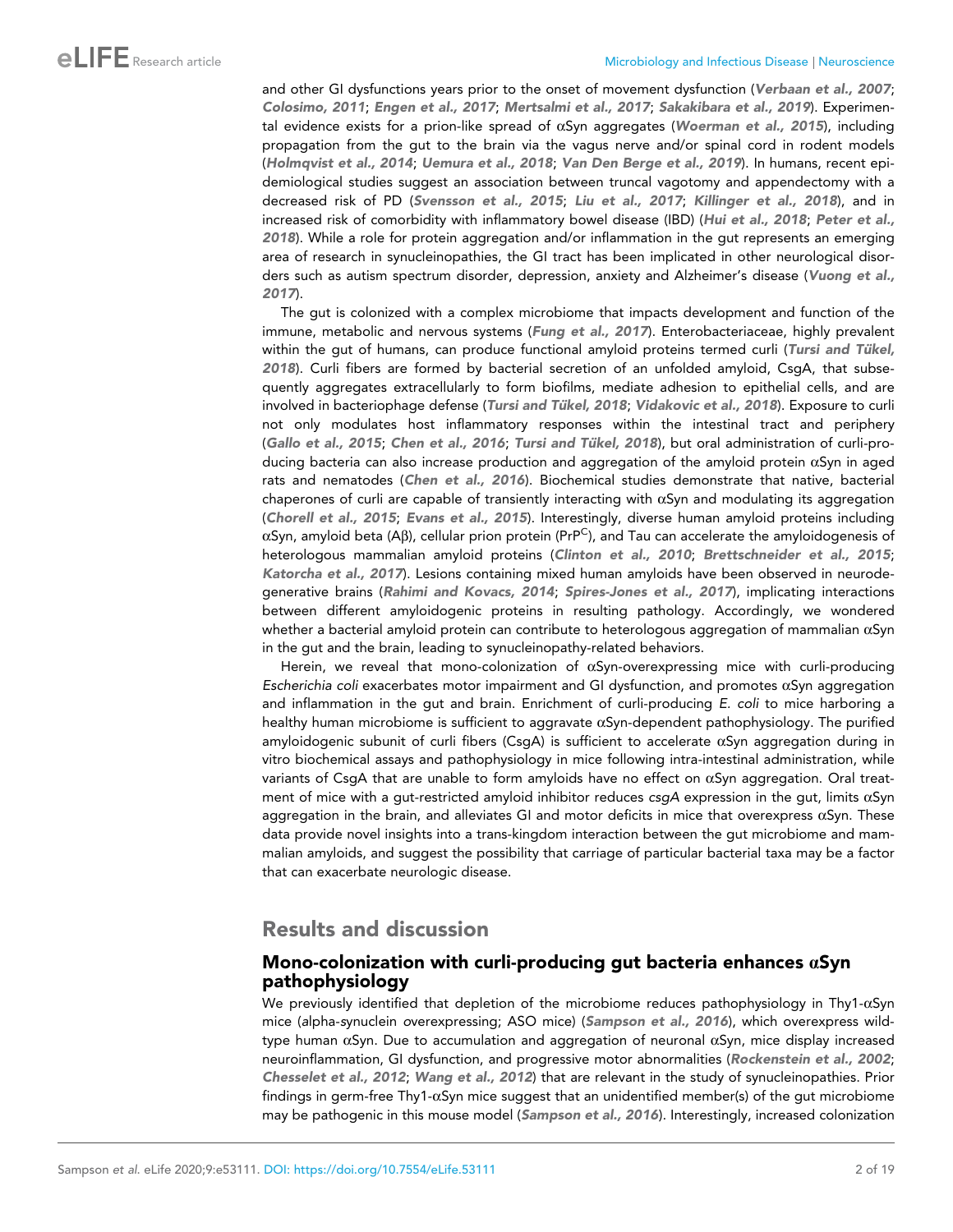and mucosal association with Enterobacteriaceae, such as *E. coli*, have been reported in individuals with PD compared to healthy controls (Forsyth et al., 2011), as well as a positive association of Enterobacteriaceae abundance with disease severity (Scheperjans et al., 2015; Li et al., 2017).

To establish whether *E. coli* promotes aSyn-dependent motor dysfunction, we mono-associated germ-free (GF) wild-type and ASO mice with the curli-producing *E. coli* strain MC4100, or *Bacteroides fragilis* strain NCTC9343 and segmented filamentous bacteria (SFB), which do not produce curli. *E. coli* exacerbated the aSyn-dependent motor defects in ASO animals across a battery of tests, compared to the other taxa (Figure 1A-F and Figure 1—figure supplement 1A-E). To determine the contribution of curli amyloids, we compared mice mono-colonized with wild-type *E. coli* (WT) to those mono-colonized with an isogenic mutant lacking genes encoding the curli biosynthesis machinery ( $\triangle$ csgBAC) (Wang and Chapman, 2008). Evaluation of coordinated motor function revealed that colonization with the curli-deficient strain did not elicit robust motor impairment (Figure 1A–F). We did not observe curli-dependent alterations to colonization levels or mucosal association, despite detecting *csgA* expression (Figure 1—figure supplement 1F–I). In addition, the curli-deficient mutant did not display alterations to lipopolysaccharide potency or structure (Figure 1—figure supplement 1J,K). Thus, curli-producing bacteria are capable of enhancing motor deficits in ASO mice.

ASO mice colonized with curli-producing bacteria displayed increased  $\alpha$ Syn fibril reactivity and detergent-insoluble aSyn in the midbrain compared to mice with the D*csgBAC* strain, despite similar transgene production (Figure 1—figure supplement 2A-D,F,G). Histological and western blot analysis revealed increased phospho-serine129  $\alpha$ Syn (pS129- $\alpha$ Syn) deposition in the substantia nigra (SN) of ASO mice, indicative of pathological  $\alpha$ Syn aggregation, (Figure 1G,H, and Figure 1—figure supplement 2E,H,J). Further, mice colonized with WT *E. coli* show increased proteinase K-resistant  $\alpha$ Syn inclusions in the midbrain (Figure 1I and Figure 1—figure supplement 2I), with little alteration to pS129- $\alpha$ Syn in the frontal cortex (Figure 1—figure supplement 2K,L). Additionally, we observed increased pS129- $\alpha$ Syn in the proximal large intestine, and elevated  $\alpha$ Syn fibril reactivity in the duodenum and proximal large intestine of ASO mice mono-colonized with curli-producing *E. coli* (Figure 1—figure supplement 2M–P). Previous research has shown that synuclein pathology, neuroinflammation, and motor defects occur at early ages in the ASO mouse model without concomitant loss of striatal dopamine, tyrosine hydroxylase positive (TH<sup>+</sup>) neurons in the midbrain, or loss of neurons in the myenteric plexus (Fleming et al., 2004; Lam et al., 2011; Chesselet et al., 2012; Wang et al., 2012). Consistent with these prior observations, we do not observe decreases in total striatal dopamine, midbrain TH expression, TH<sup>+</sup> neurons, nor myenteric PGP9.5<sup>+</sup> neurons, under the colonization conditions and ages assessed, suggesting pathology and motor deficits are independent of dopamine or neuron loss (Figure 1, figure supplement S2Q-S).

Mono-colonization of ASO mice with curli-producing *E. coli* resulted in increased expression of the proinflammatory cytokines interleukin 6 (IL-6) and tumor necrosis factor alpha (TNF $\alpha$ ) in brainderived CD11b<sup>+</sup> cells, and increased cytokine production in the midbrain and striatum (Figure 1– figure supplement 3A–C). In addition, Iba<sup>+</sup> microglia morphologies indicated reduced activation in ASO mice colonized with the curli-deficient strain (Figure 1—figure supplement 3D–G). Multiplexed ELISA analysis revealed increased cytokine and chemokine production in colonic tissue of mice mono-colonized with curli-producing *E. coli*, irrespective of genotype (Figure 1—figure supplement 3H, J, K), and no noteworthy changes to serum cytokines of ASO mice based on colonization status (Figure 1—figure supplement 3I). These data reveal that a bacterial amyloid from the gut microbiome can exacerbate pathology and inflammation, in both the gut and brain, in mice that overexpress  $\alpha$ Syn.

#### Curli biosynthesis within a complex microbiome contributes to motor and GI deficits

To explore host-microbiome interactions in a more natural context, we tested whether introduction of curli-producing bacteria to a healthy human microbiota is sufficient to enhance  $\alpha$ Syn-dependent pathophysiology. GF ASO mice were transplanted with fecal microbiota from a human donor predicted to contain low levels of *csgA*, as indicated by PICRUSt analysis following 16S rRNA sequencing (Figure 2—figure supplement 1A). This single microbiome was supplemented with either WT *E. coli* or the ΔcsgBAC strain. Both strains reached similar abundances in the feces (Figure 2—figure supplement 1B,C), while *csgA* expression and amyloid production appeared only in mice colonized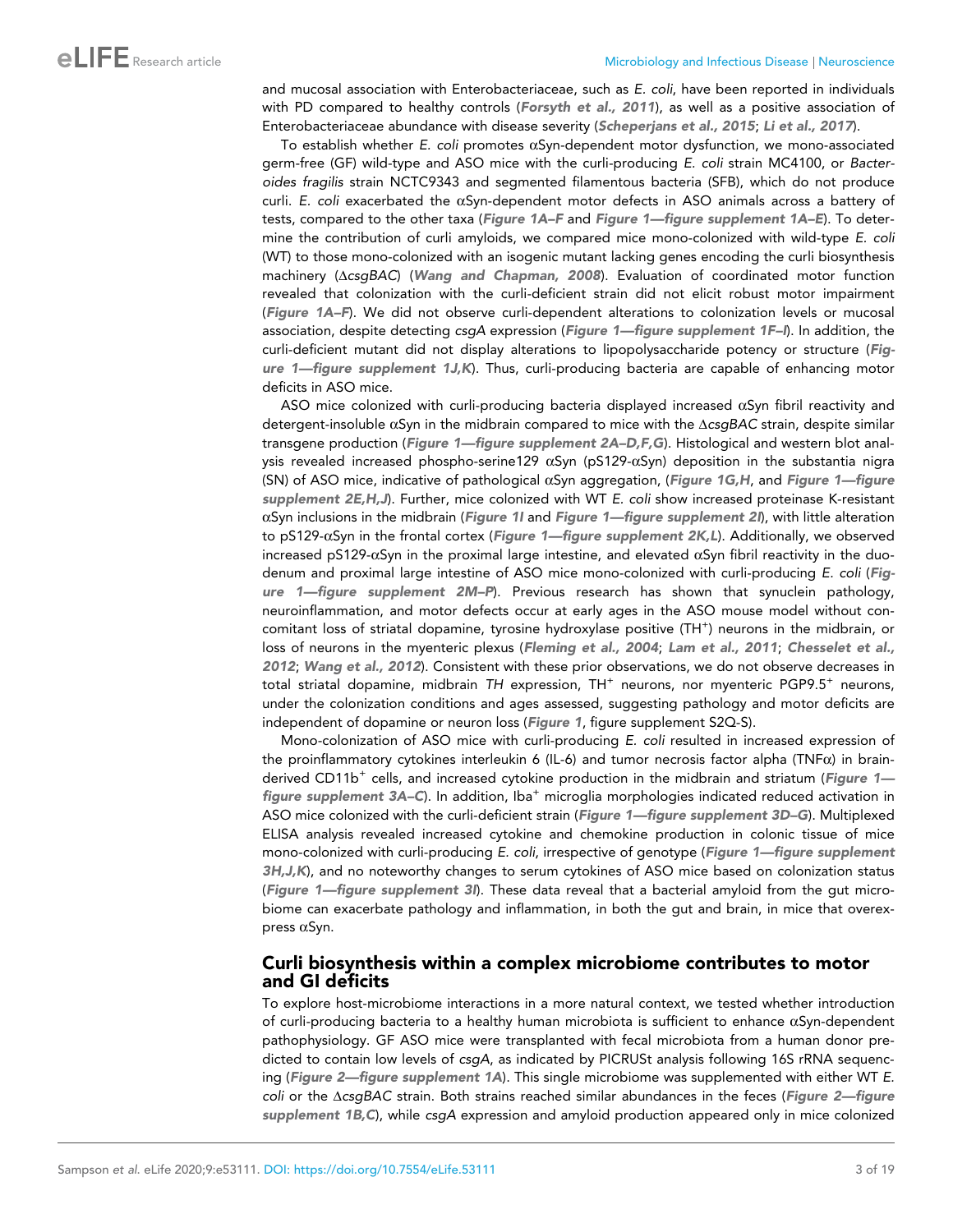

Figure 1. Mono-colonization with curli-producing gut bacteria enhances  $\alpha$ Syn pathophysiology germ-free wild-type BDF1 (WT) and Thy1- $\alpha$ Syn (ASO) mice were mono-colonized with wild-type *E. coli* MC4100 (WT) or an isogenic curli-deficient strain ( $\triangle csgBAC$ ) at 5-6 weeks of age. Motor function was assessed at 12–13 weeks of age by quantifying (A), beam traversal time, (B), pole descent time, (C), nasal adhesive removal time, (D), hindlimb clasping score, (E), wirehang time. (F), Principal component analysis of compiled motor scores from tests in (A–E). Quantification of (G, H) pS129aSyn and (I) proteinase K–resistant  $\alpha$ Syn by immunofluorescence microscopy in the substantia nigra and midbrain. n = 13–16 (A–F), n = 4.5 (G–I). Points represent individuals, bars represent the mean and standard error. Data analyzed by one-way ANOVA with Tukey post-hoc test (A–E), and two-tailed *t-*test for (G– I). \*p $\leq 0.05$ ; \*\*p $\leq 0.01$ ; \*\*\*p $\leq 0.001$ ; \*\*\*\*p $\leq 0.0001$ . Motor data are compiled from three independent cohorts.

The online version of this article includes the following source data and figure supplement(s) for figure 1:

Source data 1. Source data and statistical analysis.

Figure supplement 1. E. coli alters motor deficits, and CsgA does not influence colonization, inflammatory capacity, or dopamine production Germfree (GF) wild-type (WT) or Thy1- aSyn (ASO) mice were mono-colonized with either *Bacteroides fragilis* (Bfrag), segmented filamentous bacteria (SFB), or *Escherichia coli* (Ecoli).

Figure supplement 1-source data 1. Source data and statistical analysis.

Figure supplement 2. Mono-colonization with curli-sufficient bacteria induce increased  $\alpha$ Syn-dependent pathology Germ-free (GF) wild-type (WT) or Thy1-aSyn (ASO) animals were mono-colonized with curli-sufficient *E. coli* (WT) or curli-deficient *E. coli* (D*csgBAC*).

Figure supplement 2-source data 1. Source data and statistical analysis.

Figure supplement 3. Mono-colonization with curli-sufficient bacteria induces altered inflammatory responses in the brain and intestine.

Figure supplement 3-source data 1. Source data and statistical analysis.

with WT bacteria (Figure 2—figure supplement 1C-E). Mice harboring a microbiota containing WT *E. coli* displayed significantly impaired motor and GI performance compared to animals with a complex microbiota plus the curli-deficient strain (Figure 2A–G). Moreover, enrichment of curli-producing bacteria resulted in increased  $\alpha$ Syn fibril reactivity in the midbrain and elevated pS129- $\alpha$ Syn deposition in the SN, without changes to the number of TH<sup>+</sup> neurons (Figure 2H and Figure 2—figure supplement 1F–J). Morphometric analysis of microglia demonstrated concomitant changes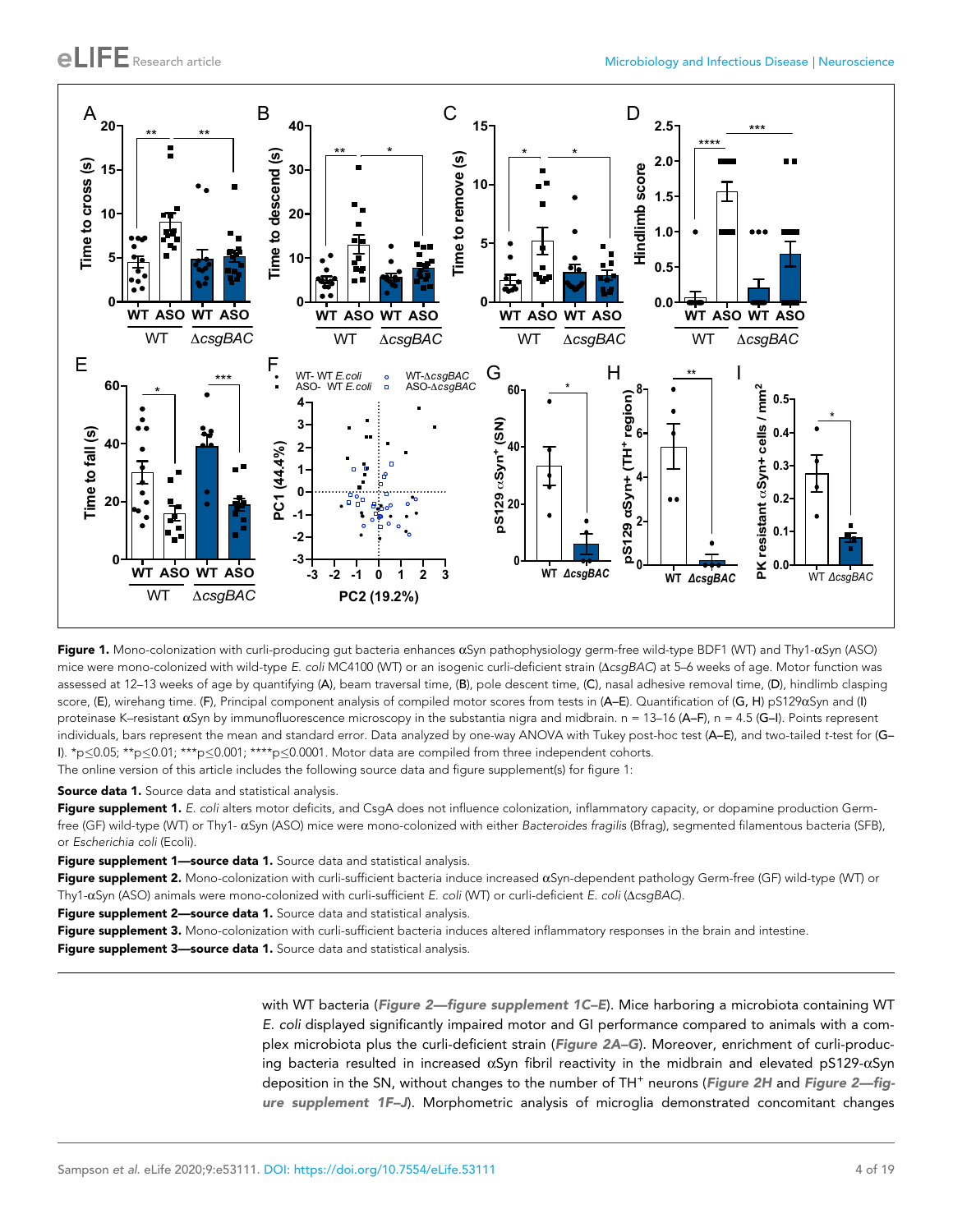

Figure 2. Curli biosynthesis within a complex microbiome contributes to motor and GI deficits Germ-free Thy1- $\alpha$ Syn (ASO) mice were colonized with fecal microbes derived from healthy human at 5–6 weeks of age, and concurrently supplemented with either wild-type *E. coli* MC4100 (+WT) or a curlideficient strain (+D*csgBAC*). Motor function was tested longitudinally at 12, 15, and 20 weeks of age in the (A) beam traversal, (B) pole descent, (C) adhesive removal, (D) hindlimb clasping score, (E) wirehang tests. (F) Principal component analysis of compiled motor scores from tests in (A–E). (G) Fecal output over a 15-min period observed at week 21 of age. Quantification of  $(H)$  pS129 $\alpha$ Syn by immunofluorescence microscopy in the substantia nigra.  $n = 12$  (A–F),  $n = 6$  (G),  $n = 4$  (H). Data points represent individuals, bars represent the mean and standard error. Time courses analyzed by twoway ANOVA, with Sidak post-hoc test for between group comparisons indicated above individual time points, and brackets indicating significance between colonization status. Data in (H) analyzed two-tailed *t-test.* \*p<0.05; \*\*p<0.01; \*\*\*p<0.001; \*\*\*p<0.0001. Motor data are compiled from two independent cohorts.

The online version of this article includes the following source data and figure supplement(s) for figure 2:

**Source data 1.** Source data and statistical analysis.

Figure supplement 1. Amyloid-producing bacteria in humanized animals modulate microglia responses. Figure supplement 1-source data 1. Source data and statistical analysis.

> indicative of inflammatory status in the midbrain (Figure 2-figure supplement 1K-N). Therefore, in the context of a complex human microbiota, curli-producing *E. coli* are sufficient to modulate  $\alpha$ Syn-mediated pathophysiology.

#### The bacterial amyloid protein, CsgA, accelerates  $\alpha$ Syn fibrilization

Emerging data suggest that non-orthologous amyloid proteins can accelerate heterologous aggregation (Clinton et al., 2010; Brettschneider et al., 2015; Katorcha et al., 2017). We therefore tested whether CsgA can directly impact aggregation of  $\alpha$ Syn. Purified monomeric CsgA accelerated production of  $\alpha$ Syn aggregates during in vitro biochemical amyloid assays (Figure 3A–C and Figure 3—figure supplement 1A), even at concentrations below which CsgA self-aggregates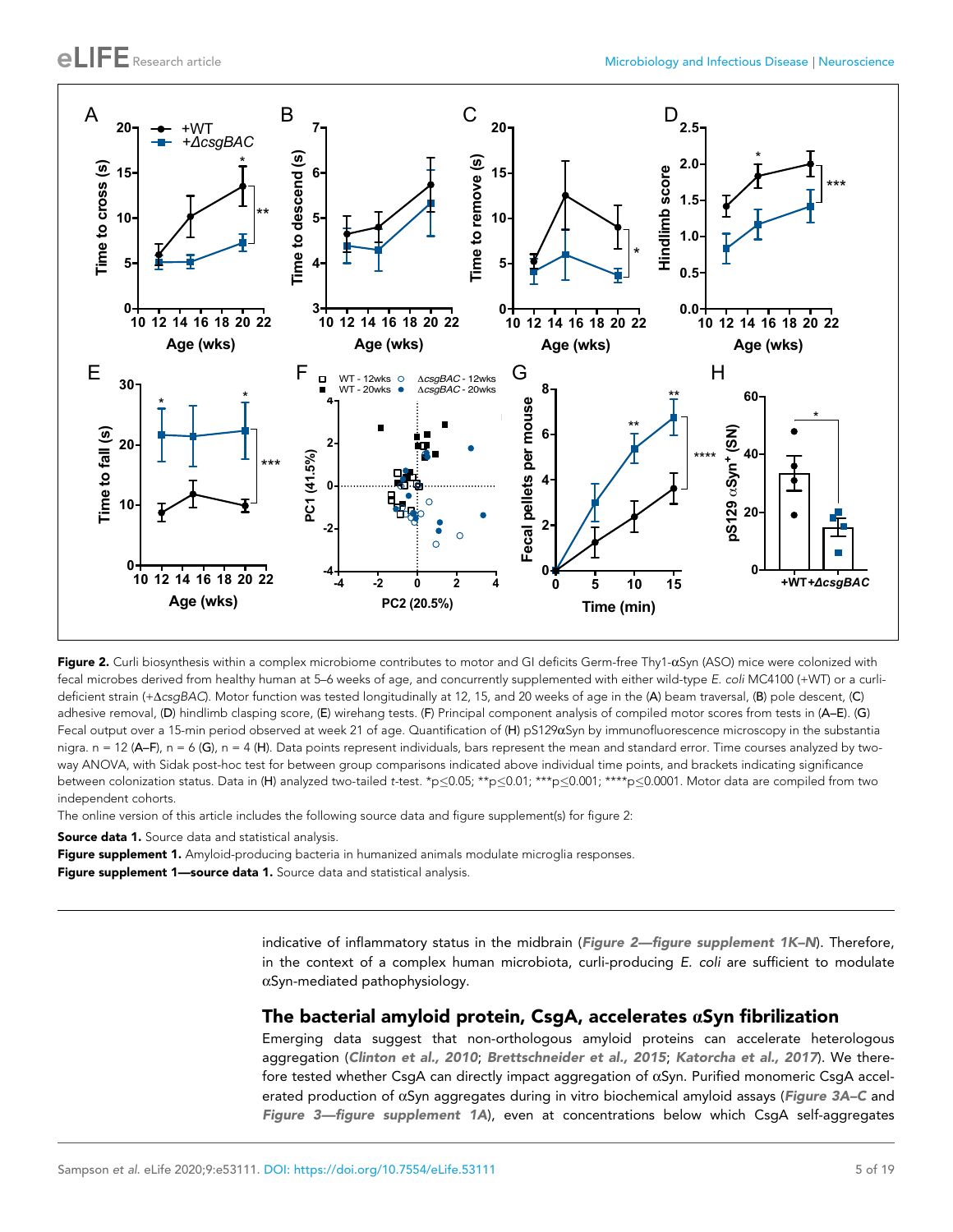

Figure 3. The bacterial amyloid protein, CsgA, accelerates  $\alpha$ Syn fibrilization In vitro biophysical analysis with purified  $\alpha$ Syn and CsgA proteins. (A) Aggregation as measured by Thioflavin T fluorescence over time during  $\alpha$ Syn amyloid formation alone or in the presence of CsqA monomers (25:1 molar ratio). Time to reach (B) exponential fibrilization/lag phase and (C) half-maximum from reactions in (A). (D) Representative transmission electron micrographs of aSyn or CsgA alone, or in combination, at 0 and 60 hr post-aggregation. n = 3 (A–C). Bars represent the mean and standard error. Data are analyzed by two-tailed, *t*-test. \*\*p $\leq$ 0.01; \*\*\*p $\leq$ 0.001. The online version of this article includes the following source data and figure supplement(s) for figure 3:

Source data 1. Source data and statistical analysis.

Figure supplement 1. CsgA seeds  $\alpha$ Syn aggregation and propagation in vitro.

Figure supplement 1-source data 1. Source data and statistical analysis.

Figure supplement 2. CsgA seeds  $\alpha$ Syn aggregation in vitro and in vivo through native amyloidogenic properties.

Figure supplement 2-source data 1. Source data and statistical analysis.

Figure supplement 3. Intestinal injection of amyloidogenic curli promotes progressive motor dysfunction.

Figure supplement 3-source data 1. Source data and statistical analysis.

(Figure 3D). The  $\alpha$ Syn fibrils purified from these reactions maintained an ability to accelerate  $\alpha$ Syn amyloidogenesis (Figure 3-figure supplement 1B, C), suggesting that CsgA-induced  $\alpha$ Syn aggregates are propagation-competent, similar to other amyloids (Spires-Jones et al., 2017). Surprisingly, we could not detect a direct interaction between purified CsgA and  $\alpha$ Syn monomers by surface plasmon resonance (Figure 3-figure supplement 1D), perhaps indicating transient interactions or requirements for prior oligomerization of either or both proteins. Unlike aSyn, Tau aggregation was not accelerated by CsgA (Figure 3—figure supplement 1E–G). Native amyloid-forming properties of CsgA are required, as a non-amyloidogenic form of CsgA (CsgA:Q49A/N54A/Q139A/N144A; 'SlowGo' Wang and Chapman, 2008) did not augment  $\alpha$ Syn aggregation in vitro (Figure 3—figure supplement 2A–C). To investigate the dependence of these amyloidogenic residues in vivo, we mono-colonized ASO mice with *E. coli* producing either wild-type CsgA or CsgA:SlowGo proteins (Wang and Chapman, 2008). Motor performance in ASO mice harboring SlowGo-producing *E. coli* was less severe in comparison to mice colonized with WT bacteria (Figure 3-figure supplement 2D–H), although not to the extent of the ∆csgBAC strain, qualitatively (see Figure 1).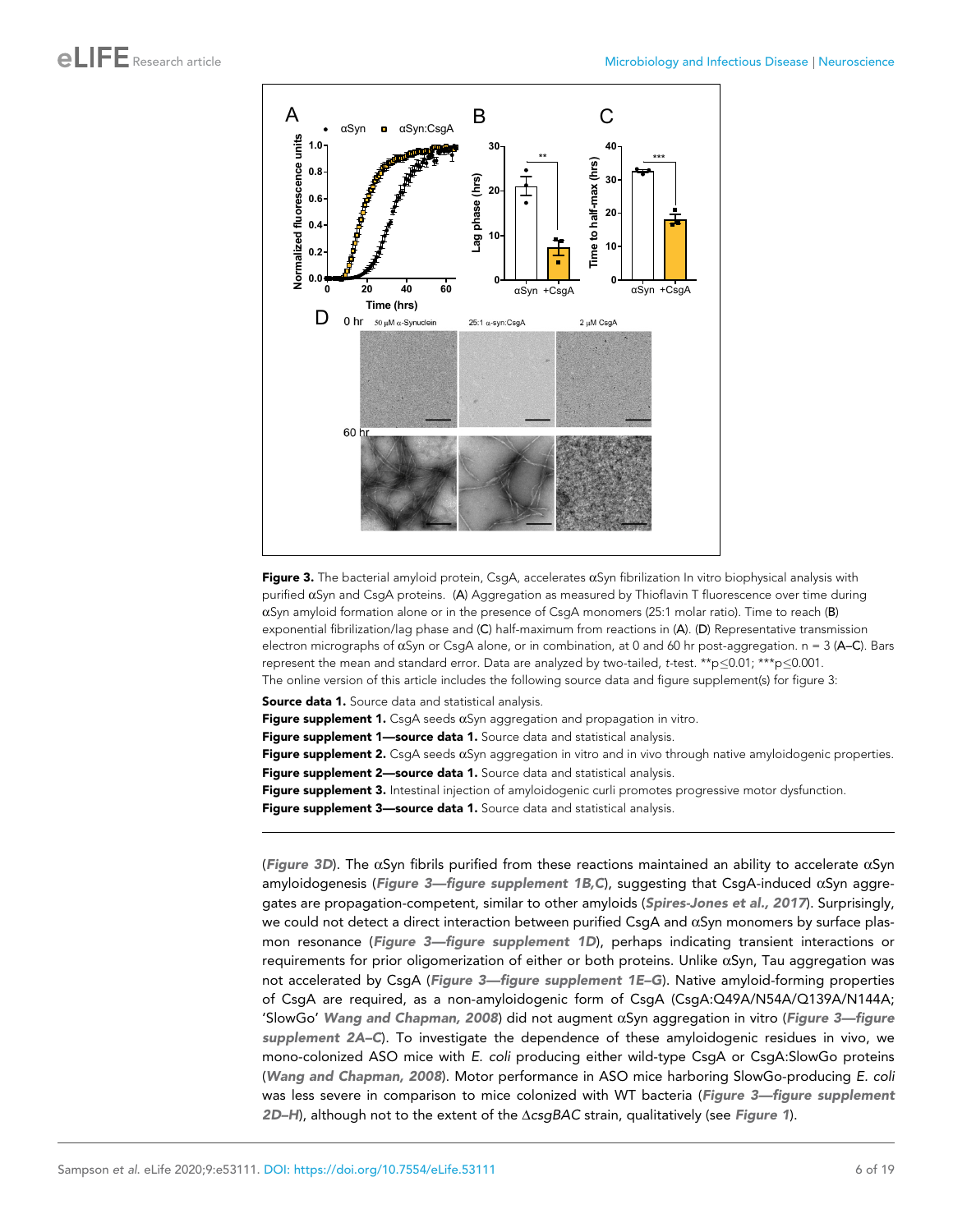Next, a peptide spanning the aggregation domain of CsgA or a non-amyloidogenic version (N122A) (Tükel et al., 2009) were injected directly into the intestinal wall of SPF ASO mice. Intraintestinal delivery of amyloidogenic CsgA peptide, but not the mutant peptide, resulted in progressive motor and GI dysfunction (Figure 3-figure supplement 3A-G). Furthermore, increased  $\alpha Sym$ fibrils were detected in the midbrains of amyloidogenic peptide-injected animals (Figure 3—figure supplement 3H). We conclude that gut exposure to a bacterial amyloid is sufficient to exacerbate motor deficits and  $\alpha$ Syn brain pathology in this mouse model, in a manner dependent on CsgA aggregation.

## Curli-driven pathophysiology in mice requires functional amyloid formation

Epigallocatechin gallate (EGCG) is a plant-derived, dietary polyphenol that physically inhibits amyloid formation, including  $\alpha$ Syn aggregation (Bieschke et al., 2010). EGCG is also capable of blocking CsgA amyloidogenesis and represses *csgA* transcript expression in *E. coli* through activation of specific stress response pathways within the bacterial cell (Serra et al., 2016). We reveal here that EGCG treatment did not impair *E. coli* growth in culture, but significantly reduced biofilm formation, a process dependent on the production and assembly of curli (Figure 4—figure supplement 1A, B) (Tursi and Tükel, 2018). Additionally, EGCG also inhibited CsgA-accelerated  $\alpha$ Syn amyloid formation during in vitro biochemical aggregation assays (Figure 4A). Notably, EGCG remains largely gut-restricted in rodents and humans and is not readily bioavailable in circulation or brain tissues following oral administration (Lambert et al., 2003; Lin et al., 2007; Cai et al., 2018). Oral treatment of wild-type *E. coli* mono-colonized ASO mice with EGCG did not affect fecal *E. coli* abundance, but resulted in decreased *csgA* production (Figure 4B and Figure 4—figure supplement 1C). Assessment of motor performance revealed that EGCG improved both motor and GI defects exacerbated by curli-producing *E. coli* in ASO mice (Figure 4C–I and Figure 4—figure supplement 1D–I). In addition, oral EGCG administration reduced  $\alpha$ Syn aggregation and pS129- $\alpha$ Syn deposition in both the striatum and midbrain (Figure 4J and Figure 4—figure supplement 1J-M). Furthermore, microglia morphological changes were limited in EGCG-treated mice (Figure 4—figure supplement 1O– R). In addition to its ability to directly inhibit aggregation of bacterial and host-derived amyloids, EGCG has antioxidant and anti-inflammatory activities (Li et al., 2004) that may also contribute to the rescue of CsgA-accelerated, aSyn-dependent pathophysiology. Collectively, these data reveal that curli is a specific bacterial structure that can accelerate mammalian amyloid aggregation in vitro and in vivo.

## Conclusion

The majority of synucleinopathy incidences are idiopathic, with multifactorial and complex risks that contribute to disease initiation and/or progression (Ritz et al., 2016; Soldner et al., 2016; Johnson et al., 2019). Our findings reveal that the bacterial amyloid CsgA can accelerate  $\alpha$ Syn aggregation and enhance motor abnormalities in mice that are genetically predisposed to  $\alpha$ Syn pathology. Curli production in the gut of non-susceptible mice does not impair motor performance at the timepoints examined, suggesting that this microbial trigger is not sufficient, but rather requires additional predisposing factors to promote disease outcomes. Further, inhibiting amyloid formation in the gut correlates with improvements in curli-induced behaviors and pathology. Our study does not reconcile how curli production within the gastrointestinal tract ultimately manifests  $\alpha$ Syn aggregation in the brain. Experimental evidence exists for a prion-like spread of  $\alpha$ Syn aggregates (Woerman et al., 2015), including propagation from the gut to the midbrain via the vagus nerve and/or spinal cord in rodent models (Uemura et al., 2018; Kim et al., 2019; Van Den Berge et al., 2019), although evidence for sustained propagation from the GI tract to structures outside the brainstem in primates is currently lacking (Manfredsson et al., 2018). Epidemiological studies suggest an association between full truncal vagotomy with a decreased risk of PD (Svensson et al., 2015). Intriguingly, there appears to be a positive correlation between inflammatory bowel disease and neurodegenerative disease (Hui et al., 2018; Peter et al., 2018). In experimental models, induction of GI inflammation, for instance through LPS or dextran sodium sulfate administration, is sufficient to induce  $\alpha$ Syn pathology in the CNS (Choi et al., 2018; Kishimoto et al., 2019; Perez-Pardo et al., 2019). Aggregates of both CsgA and  $\alpha$ Syn are capable of signaling through the innate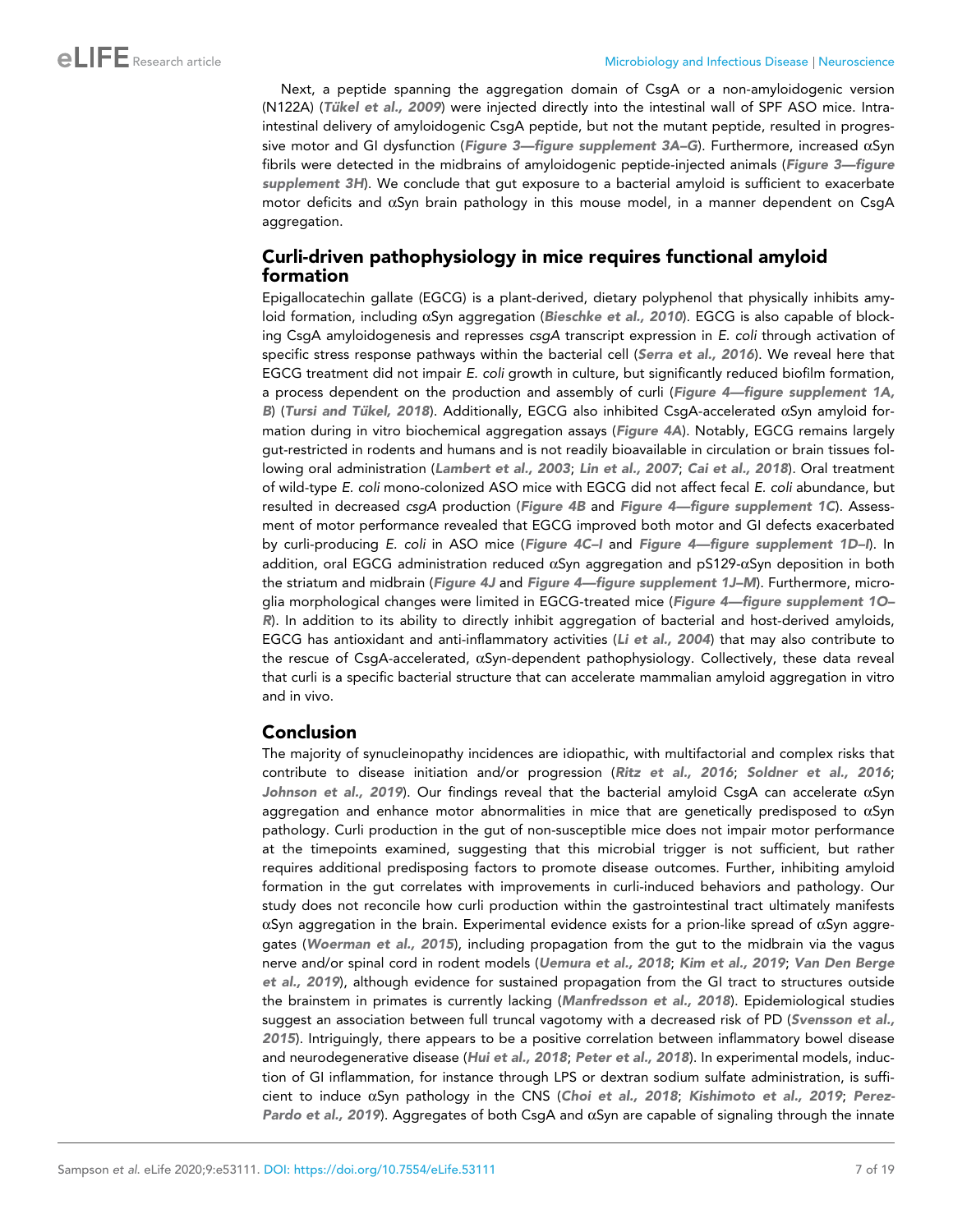

Figure 4. Curli-driven pathophysiology in mice requires functional amyloid formation. (A), Representative in vitro  $\alpha$ Syn aggregation measured by Thioflavin T fluorescence during  $\alpha$ Syn amyloid formation alone or in the presence of CsgA (25:1 molar ratio), with and without EGCG (50 µM) treatment. (B–H) Germ-free Thy1-aSyn mice (ASO) were mono-colonized with WT *E. coli* at 5–6 weeks of age, and given water alone (Vehicle: Veh) or treated with EGCG *ad lib* in drinking water (+EGCG). (B) RNA was extracted from fecal pellets and *csgA* expression quantified by qRT-PCR, relative to *rrsA.* Motor function was assessed at 15–16 weeks of age by quantifying (C) beam traversal time, (D) pole descent time, (E) nasal adhesive removal time, (F) hindlimb clasping score, (G) wirehang tests. (H) Principal component analysis of compiled motor scores from tests in (C–G). (I) Fecal output over a 15 min period. (J) Quantification of insoluble  $\alpha$ Syn fibrils in the ventral midbrain by dot blot assay. n = 8 (B); n = 10-11 (C-G); n = 4-5 (I, J). Points represent individuals, bars represent the mean and standard error. Data analyzed by two-tailed Mann-Whitney for B-G, (J) and two-way ANOVA with Sidek's post-hoc test for I with between group comparisons indicated above individual time points, and brackets indicating significance between treatment status. \*p $\leq$ 0.05; \*\*p $\leq$ 0.01; \*\*\*p $\leq$ 0.001; \*\*\*\*p $\leq$ 0.0001. Motor data compiled from two independent cohorts. The online version of this article includes the following source data and figure supplement(s) for figure 4:

Source data 1. Source data and statistical analysis.

Figure supplement 1. Inhibition of functional amyloid formation dampens progressive pathophysiology.

Figure supplement 1-source data 1. Source data and statistical analysis.

immune receptor Toll-like receptor 2 (TLR2) leading to increased inflammatory responses (Tükel et al., 2009; Poewe et al., 2017). In fact, inhibiting TLR2 in  $\alpha$ Syn-based mouse models leads to improved pathology and motor outcomes (Kim et al., 2015; Kim et al., 2018). Our data demonstrate curli-dependent increases of inflammatory markers in both the intestine and brain, as well as acceleration of  $\alpha$ Syn pathology, but do not determine which of these may be the primary driver of curli-mediated pathophysiology. Disentangling these complex relationships in future studies will define how pathologic signals from bacterial amyloids are transduced from the gut to the brain, via transneuronal spread of aSyn aggregates and/or an inflammatory cascade, and mechanisms of gutto-brain signaling that contribute to motor impairment.

Synucleinopathy is linked to marked changes to the structure of the microbiome. Numerous studies have reported microbiome differences in persons with PD compared to unaffected individuals (Hasegawa et al., 2015; Keshavarzian et al., 2015; Scheperjans et al., 2015; Unger et al., 2016; Bedarf et al., 2017; Hill-Burns et al., 2017; Hopfner et al., 2017; Li et al., 2017; Barichella et al., 2019; Lin et al., 2018); however, examination of the gut microbiome during other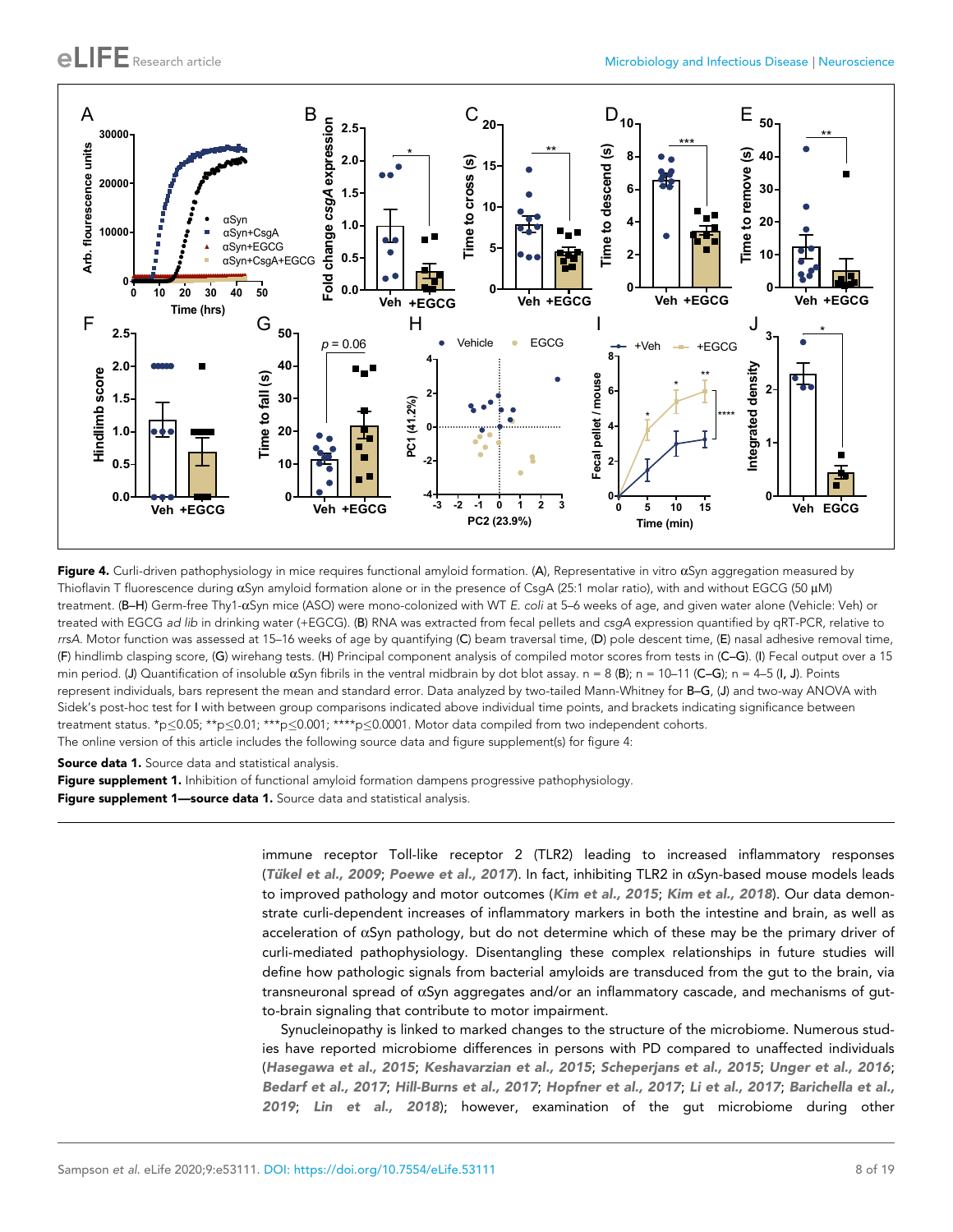synucleinopathies, such as MSA or LBD are still in their infancy (Engen et al., 2017). Some reports have identified the family Enterobacteriaceae as enriched in PD compared to unaffected individuals (Unger et al., 2016; Li et al., 2017; Barichella et al., 2019). In those studies which performed correlation analysis between disease severity and microbiome composition, enrichment of Enterobacteriaceae is observed to be positively associated with worsened motor symptoms (Scheperjans et al., 2015; Li et al., 2017). To our knowledge, no study to date has identified differential abundance of *csgA* or curli-encoding genes specifically in human incidences, and only a single study to date has utilized metagenomic sequencing of the gut microbiome during PD (Bedarf et al., 2017). Despite recent advances defining microbiome changes in neurodegenerative diseases, a contributing role by gut bacteria to synucleinopathies in humans remains correlative (reviewed in Sampson, 2019). In experimental models, however, transplant of fecal microbiomes from PD patients into ASO mice results in greater motor deficits than microbiomes from healthy controls (Sampson et al., 2016), suggesting functional consequences to changes in gut microbial composition.

Although our findings herein are limited to a single transgenic animal mouse model, and similar pathologies are observed in aged rats and nematodes (Chen et al., 2016), it is possible that these observations are model specific. Non-amyloid contributions from diverse gut bacteria are also likely to occur and influence neurodegenerative outcomes. For instance, enrichment of the gut bacterium *Proteus mirabilis*, or intestinal administration of its purified LPS, impairs the dopaminergic system of mice and increases susceptibility to neurotoxins (Choi et al., 2018). Infection with Gram-negative bacteria, including *Citrobacter* sp. (a taxonomic relative of *E. coli*), can trigger a pathological process leading to neurodegenerative immune responses in the brain and loss of midbrain dopamine production in a PD-relevant mouse model (Matheoud et al., 2019). In addition, specific microbiomederived metabolites promote microglia maturation (Erny et al., 2015) and enhance  $\alpha$ Syn-dependent pathology in germ-free mice (Sampson et al., 2016). Conversely, specific microbial metabolites (Blacher et al., 2019) or fecal microbiome transplants (Sun et al., 2018) may provide protection from neurodegenerative insults.

While CsgA is one example of bacterially-produced amyloid, microbial amyloid formation in general may influence physiological processes with outcomes relevant for neurodegenerative disease (Friedland and Chapman, 2017). For example, the *Pseudomonas* sp. functional amyloid, FapC, may also accelerate  $\alpha$ Syn aggregation in vitro (Christensen et al., 2019), and bacterial chaperones of CsgA modulate  $\alpha$ Syn amyloidogenesis (Evans et al., 2015). More broadly, CsgA is observed to accelerate amyloid  $\beta$  aggregation in vitro (Hartman et al., 2013; Perov et al., 2019), as well as the disease-associated amyloids, islet amyloid polypeptide (IAPP) and semen enhancer of viral infection (SEVI) in vitro (Hartman et al., 2013), and serum amyloid A in mice (Lundmark et al., 2005). Emerging evidence in diverse animal models suggests that gut bacteria may modulate amyloid-driven diseases, not only in synucleinopathy as we and others describe, but Alzheimer's disease (Harach et al., 2017; Dodiya et al., 2019) and amyotrophic lateral sclerosis (ALS) as well (Blacher et al., 2019), providing justification for future human studies and revealing possible new targets for interventions that may prevent, slow, or halt amyloid formation and neurodegenerative disease.

## Materials and methods

#### Key resources table

| <b>Reagent type</b><br>(species) or<br>resource    | <b>Designation</b>                                         | Source or<br>reference             | <b>Identifiers</b>                            | <b>Additional</b><br>information |
|----------------------------------------------------|------------------------------------------------------------|------------------------------------|-----------------------------------------------|----------------------------------|
| Strain, strain<br>background<br>(Mus musculus)     | Thy1- alpha-<br>synuclein<br>(Line 61),<br>BDF1 background | <b>Rockenstein</b><br>et al., 2002 | ASO (alpha-<br>synuclein over-<br>expressing) | With permission,<br><b>UCSD</b>  |
| Strain, strain<br>background<br>(Escherichia coli) | Str. K12.<br>MC4100                                        | <b>Zhou et al., 2013</b>           | WT (wild-type)                                |                                  |
| Continued on next page                             |                                                            |                                    |                                               |                                  |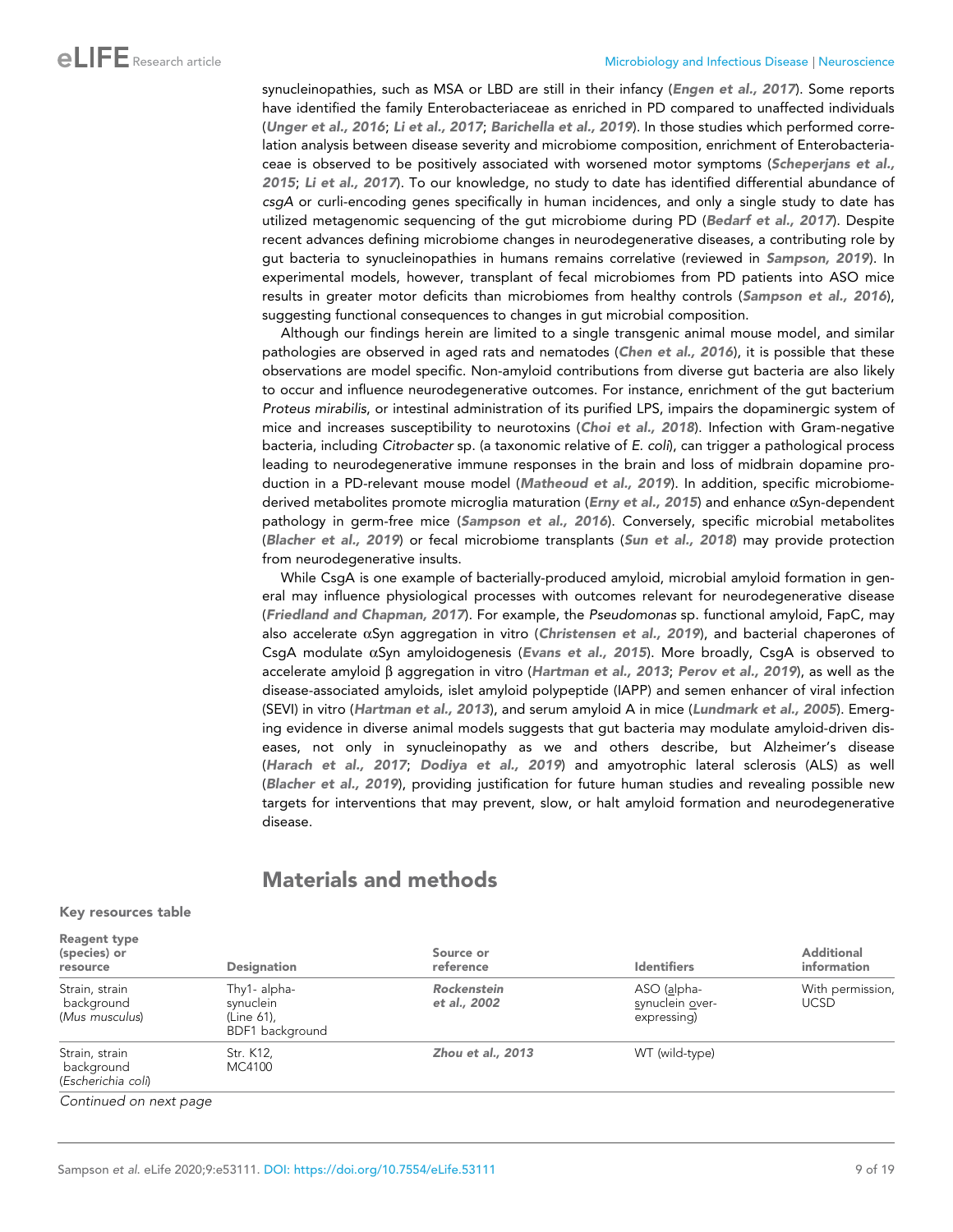

#### *Continued*

#### Reagent type (species) or Designation Source or reference and a ldentifiers Additional information Strain, strain background (*Escherichia coli*) Str. K12, MC4100:AcsgBAC Zhou et al., 2013  $\triangle$ csgBAC Strain (*Escherichia coli*) Str. K12, MC4100: CsgA:Q49A/N54A/ Q139A/N144A Wang and Chapman, 2008 SlowGo Antibody Anti-alpha synuclein, mouse monoclonal BD Cat#: 610787 (1:1000) Antibody Anti-pS129 alpha-synuclein, rabbit monoclonal AbCam Cat#: Ab51253 (1:1000) Antibody Anti-tyrosine hydroxylase, mouse monoclonal Millipore Cat#: MAB318 (1:1000) Antibody Anti-Iba1, rabbit Wako Cat#: 019–19741 (1:1000) Antibody Anti-aggregated alpha-synuclein, rabbit polyclonal AbCam Cat#: MJFR-14-6-4-2 (1:1000) Antibody Anti-mouse IgG-546, goat polyclonal Life Technologies Cat#: A-11003 (1:1000) Antibody Anti-rabbit IgG-546, goat polyclonal Life Technologies Cat#: A-11010 (1:1000) Antibody Anti-mouse IgG-488, goat polyclonal Life Technologies Cat#: A-11001 (1:1000) Antibody Anti-rabbit IgG-HRP, goat polyclonal Cell Signaling Cat#: 7074 (1:1000) Peptide, recombinant protein CsgA (N'-QYGGNN-C') Bio-Synthesis, Inc; Tükel et al., 2009 CsgA Peptide, recombinant protein N122A (N'QYGGNA-C') Bio-Synthesis, Inc; Tükel et al., 2009 N122A Sequencebased reagent 16S rRNA: 5'-TCCTACGGGAG GCAGCAGT-3' and 5'-GGACTACCAGGG TATCTAATCCTGTT-3' IDT qPCR primer PrimerBank Sequencebased reagent *rrsA:* 5'-AGTGATAAACTG GAGGAGGTG-3' and 5'-GGACTACGACG CACTTTATGAG-3' IDT qPCR primer PrimerBank Sequencebased reagent *csgA:* 5'-ATGACGGTTAA ACAGTTCGG-3' and 5'-AGGAGTTAGAT GCAGTCTGG-3' IDT qPCR primer PrimerBank Sequencebased reagent *gapdh*: 5'-CATGGCCTTCC GTGTTCCTA-3' and 5'-CCTGCTTCACCA CCTTCTTGAT-3' IDT extending the primer primer primer PrimerBank

*Continued on next page*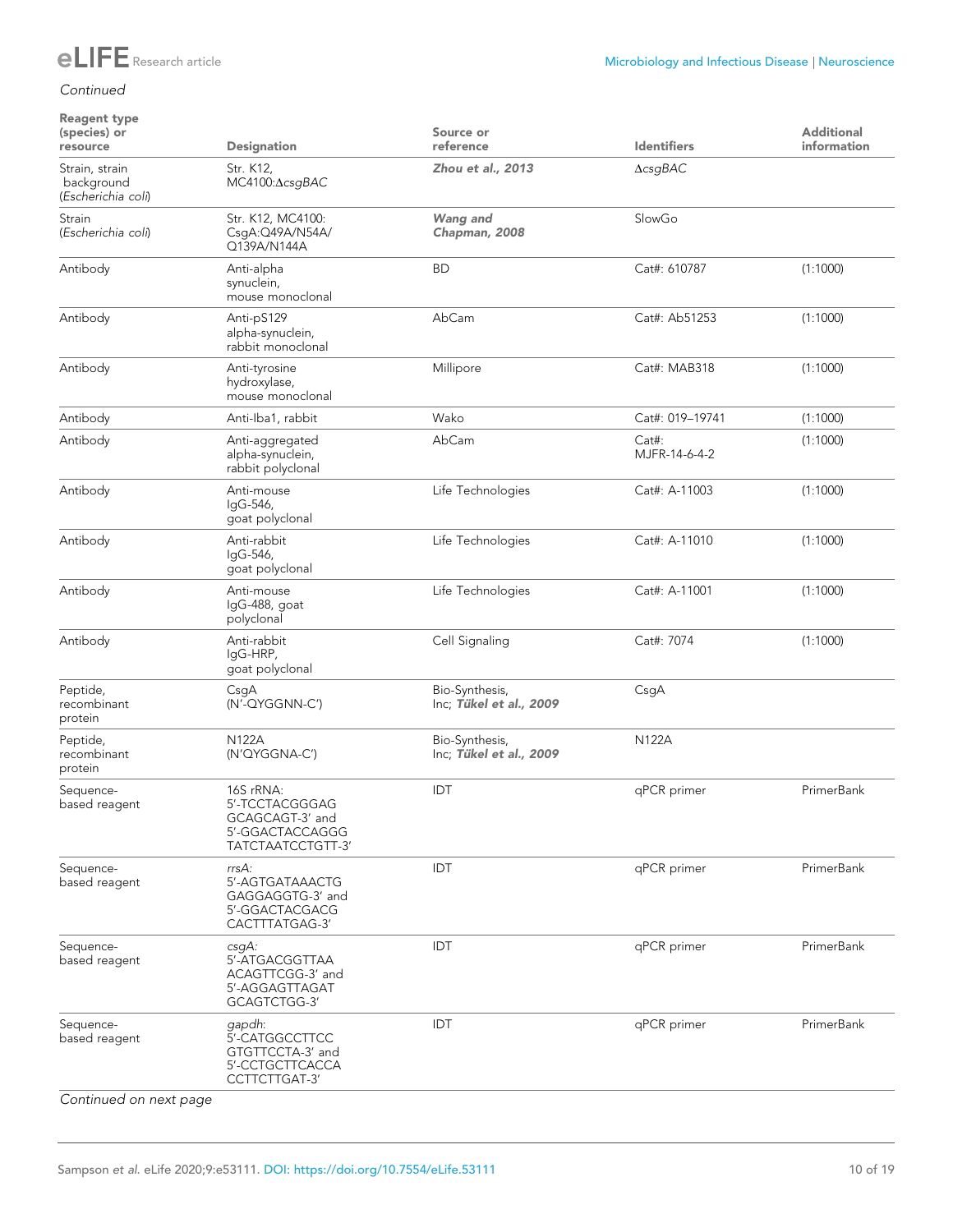#### *Continued*

| <b>Reagent type</b><br>(species) or<br>resource | <b>Designation</b>                                                                | Source or<br>reference | <b>Identifiers</b> | <b>Additional</b><br>information |
|-------------------------------------------------|-----------------------------------------------------------------------------------|------------------------|--------------------|----------------------------------|
| Sequence-<br>based reagent                      | il6:<br>5'-TAGTCCTTCCTA<br>CCCCAATTTCC-3' and<br>5'-TTGGTCCTTAGC<br>CACTCCTTC-3', | IDT                    | qPCR primer        | PrimerBank                       |
| Sequence-<br>based reagent                      | TH:<br>5'-CCAAGGTTCAT<br>TGGACGGC-3' and<br>5'-CTCTCCTCGAAT<br>ACCACAGCC-3'       | IDT                    | qPCR primer        | PrimerBank                       |
| Sequence-<br>based reagent                      | tnfa;<br>5'-CCCTCACACTCA<br>GATCATCTTCT-3' and<br>5'-GCTACGACAG<br>TGGGCTACAG-3'  | <b>IDT</b>             | qPCR primer        | PrimerBank                       |

## Animals

Male wild-type and Thy1- $\alpha$ Syn mice (Line 61, with permission from University of California, San Diego) were generated as described previously (Rockenstein et al., 2002; Chesselet et al., 2012; Sampson et al., 2016), through breeding female BDF1 background Thy1- $\alpha$ Syn mice to male BDF1 offspring generated via crossing female C57BL/6 with DBA/2 males (Charles River, Hollister, CA), and refreshing breeding pairs  $\sim$  6 months. Germ-free (GF) Thy1- $\alpha$ Syn breeding pairs were generated via caesarian section and cross-fostered by GF Swiss-Webster dams. Conventionally colonized and mono-colonized animals were housed in autoclaved, ventilated, microisolator caging. GF animals were housed in open-top caging within flexible film isolators and maintained microbiologically sterile, confirmed via 16S rRNA PCR from fecal-derived DNA and culture of fecal pellets on Brucella blood agar or tryptic soy blood agar (Teknova, Hollister, CA) under anaerobic and aerobic conditions, respectively. Mono-colonized animals received  ${\sim}10^8$  cfu of the indicated bacterial strains in  $~100$  µL sodium bicarbonate buffer (5% w/v) at 5–6 weeks of age. Human microbiome colonized animals received ~100 µL 0.1 g/mL fecal extract from previously sampled healthy human donor (ENA Accession: PRJEB17694; Sample #: 10483.donor2.HC; MMA\_008 [Sampson et al., 2016], California Institute of Technology's Institutional Review Board #15–0568- exempt), at 5–6 weeks of age. For mice mono-colonized with *E. coli* containing plasmid vectors for CsgA and CsgA:SlowGo, drinking water was supplemented with 50 µg/mL kanamycin (Sigma Aldrich, St Louis, MO). Human microbiome colonized mice were associated with WT or  $\triangle$ csqBAC mutant *E. coli* at time of microbiota transplant. For epigallocatechin gallate (EGCG) treatment, animals received filter-sterilized EGCG (Sigma Aldrich) at 200 µg/mL in drinking water ad libitum beginning at 5–6 weeks of age. All animals received autoclaved food (LabDiet Laboratory Autoclavable Diet 5010, St Louis, MO) and water ad libitum, were maintained on the same 12 hr light-dark cycle, and housed in the same room of the facility. All animal husbandry and experiments were approved by the California Institute of Technology's Institutional Animal Care and Use Committee (IACUC), through protocol #1707.

## Motor function assessment

Motor function was assessed similarly to previous studies (Fleming et al., 2004; Sampson et al., 2016), between hours 7 and 9 of the light phase, within a biosafety cabinet. Beam traversal and pole descent were performed first, followed by fecal output measurement. One day later, wirehang, adhesive removal and hindlimb scoring was performed. *Beam traversal*- A 1 m plexiglass beam consisting of four segments of 0.25 m in length (Stark's Plastics, Forest Park, OH) was constructed with consecutively thinner widths of 3.5, 2.5, 1.5, and 0.5 cm, with 1 cm overhangs placed 1 cm below the surface of the beam and the narrowest end placed into home cage. Animals were trained for two consecutive days before the first testing. On the first day of training, animals received one trial with the home cage positioned close to the widest segment, where the animal was placed, and guided the animals forward along the narrowing beam. Animals received two more trials with limited or no assistance to encourage forward movement and stability on the beam. On the seccond day of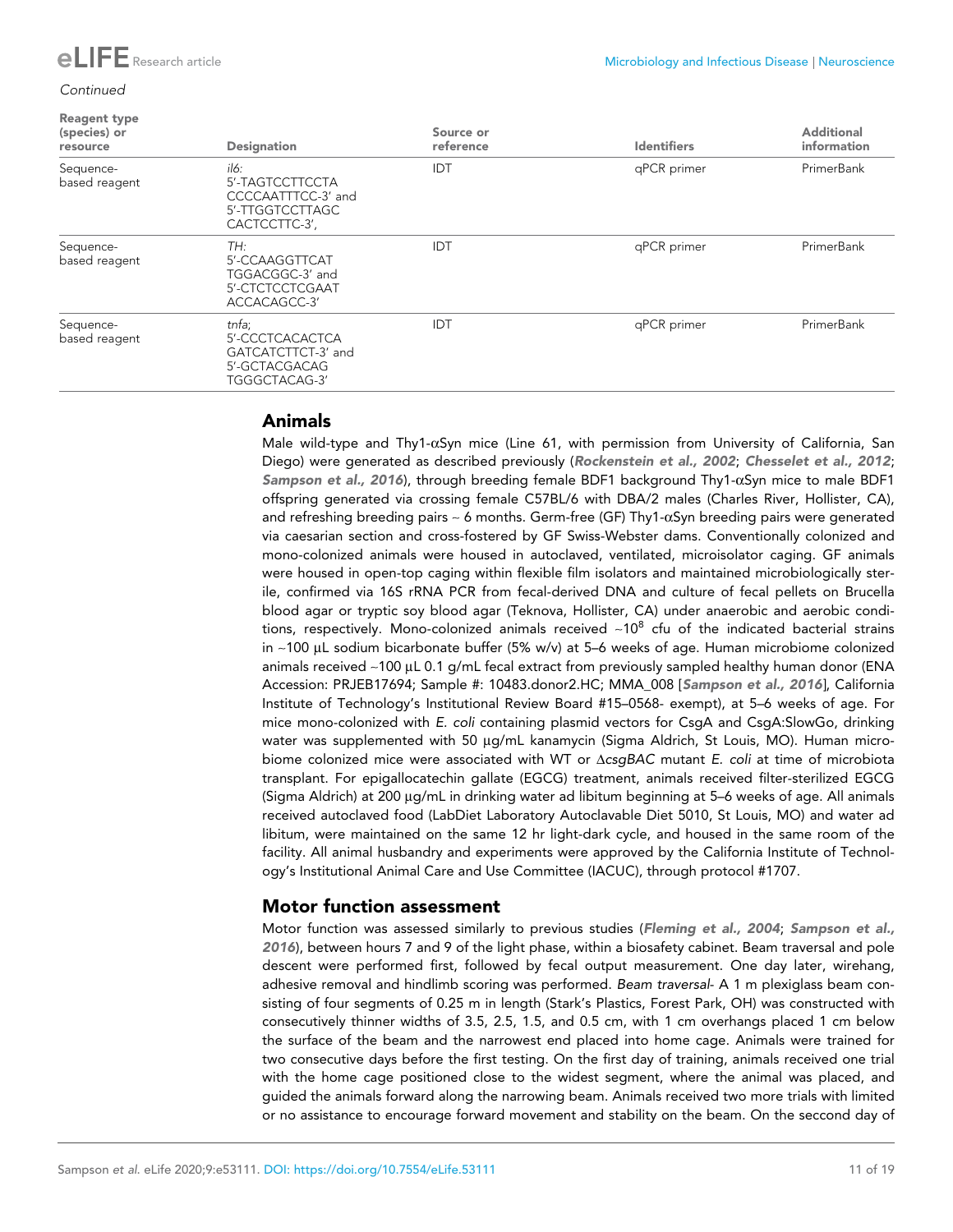## eLFE Research article Microbiology and Infectious Disease | Neuroscience

training, animals were given three trials to traverse the beam, with little to no assistance. On the third day, animals were timed over three trials to traverse from the widest segment to the home cage. Time was measured from the placement of the animal's forelimbs onto the second segment until a forelimb reached the home cage. Score was averaged over three trials. *Pole descent*- A 0.5 m long pole, 1 cm in diameter, wrapped with non-adhesive shelf liner to facilitate the animals grip, was placed into the home cage, with animals removed and placed into fresh housing. Animals received 2 days of training to descend from the top of the pole and into the home cage. On the first day, animals received three trials to descend the pole. First animals were placed head-down ~1/3 the distance above the base, the second trial from  $\sim$ 2/3 the height, and on the third trial animals were placed at the top of the pole, head-down. The second day of training, animals were tasked with descending, head-down, from the top of the pole, three times. On the day of testing, animals were placed head-down on the top of the pole and timed beginning when the experimenter released the animal and ended when one hind-limb was placed on the pole base. Score was averaged over three trials. *Adhesive removal*- ¼" round adhesive labels (Avery, Glendale, CA) were placed on the nasal bridge. Animals were placed into their home cage (with cage mates removed into separate cage) and timed to completely remove the sticker. Animals were recorded over two trials, and averaged. *Hindlimb clasping reflex scoring*- Animals were gently lifted by the mid-section of the tail and observed over ~5–10 s (Zhang et al., 2014). Animals were assigned a score of 0, 1, 2, or 3. 0 was scored to animals that freely moved both their limbs and extended them outwards. A 1 was assigned to animals which clasped one hindlimb inward for the duration of the restraint or if both legs exhibited partial inward clasping. 2 was given if both legs clasped inward for the majority of the observation, but still exhibited some flexibility. A score of 3 was assigned if animals displayed complete rigidity of hindlimbs that immediately clasped inward and exhibited no signs of flexibility. For animals in Figure 3—figure supplement 2G, animals were scored twice on 2 consecutive days and the score averaged, the remainder were scored once. *Wirehang-* Animals were placed in the center of a 30 cm by 30 cm screen with 1 cm wide mesh. The screen was inverted head-over-tail and placed on supports  $\sim$  40 cm above an open cage with deep bedding. Animals were timed until they released their grip or remained for 60 s, and the score from two trials averaged. *Fecal Output*- Animals were removed from their home cages and placed into a 12 cm x 25 cm translucent cylinder. Fecal pellets were counted every 5 min, cumulative over 15 min. *Principal component analysis*- PCA was performed using ClustVis web tool, with default settings and reversed axis for display (Metsalu and Vilo, 2015).

#### Bacterial strains, manipulations, and characterizations

*Escherichia coli* K12 str. MC4100 and the previously characterized isogenic deletion mutant of the *csgBAC* operon were cultured aerobically in YESCA media at 37˚C (Zhou et al., 2013). Biofilm assays were performed via crystal violet staining of static culture at room temperature in YESCA as described previously (Zhou et al., 2013). Congo red staining was performed on YESCA agar following 2-3 days growth at room temperature as described previously (Zhou et al., 2013). Fecal bacterial DNA was isolated using QuickDNA Fecal/Soil Microbe Miniprep (Zymo Research, Irvine, CA). Fecal bacterial RNA was isolated using PowerMicrobiome RNA Isolation kit (MoBio, Carlsbad, CA) and cDNA generated via iScript cDNA Synthesis kit (BioRad, Hercules, CA). qPCR was performed with SybrGreen master mix (Applied Biosystems, Foster City, CA) on an AB7900ht instrument using the following primers: 16 s rRNA-5'-TCCTACGGGAGGCAGCAGT-3' and 5'-GGACTACCAGGGTA TCTAATCCTGTT-3'; *rrsA*-5'-AGTGATAAACTGGAGGAGGTG- 'and 5'-GGACTACGACGCACTTTA TGAG-3'; *csgA*- 5'-ATGACGGTTAAACAGTTCGG-3' and 5'-AGGAGTTAGATGCAGTCTGG-3'. *Bacteroides fragilis* str. NTCT9343 was cultured anaerobically in brain-heart infusion (BHI) broth at 37˚C, and colonized into GF animals via oral gavage of ~10 $^{\rm 8}$  cfu in 100  $\rm \mu L$  sodium bicarbonate buffer (5% w/v) at 5–6 weeks of age. Segmented filamentous bacteria were colonized via bedding transfer and co-housing within a mono-associated gnotobiotic isolator. Colonization was confirmed by PCR for SFB 16 s RNA. For growth curves, *E. coli* was first grown aerobically at 37˚C overnight in BHI broth, and subcultured at 1:400 in BHI containing indicated concentrations of EGCG, in a 200 µL volume in a 96-well plate. Plates were incubated at 37˚C aerobically, with orbital shaking in a BioTek Cytation 5 plate reader, and the optical density at 600 nm measured every hour. Endotoxin content was measured following overnight growth at 37˚C, aerobically in BHI using the Pierce LAL Chromogenic Endotoxin kit (ThermoFisher, Pittsburgh, PA) according to manufacturer's instructions. LPS was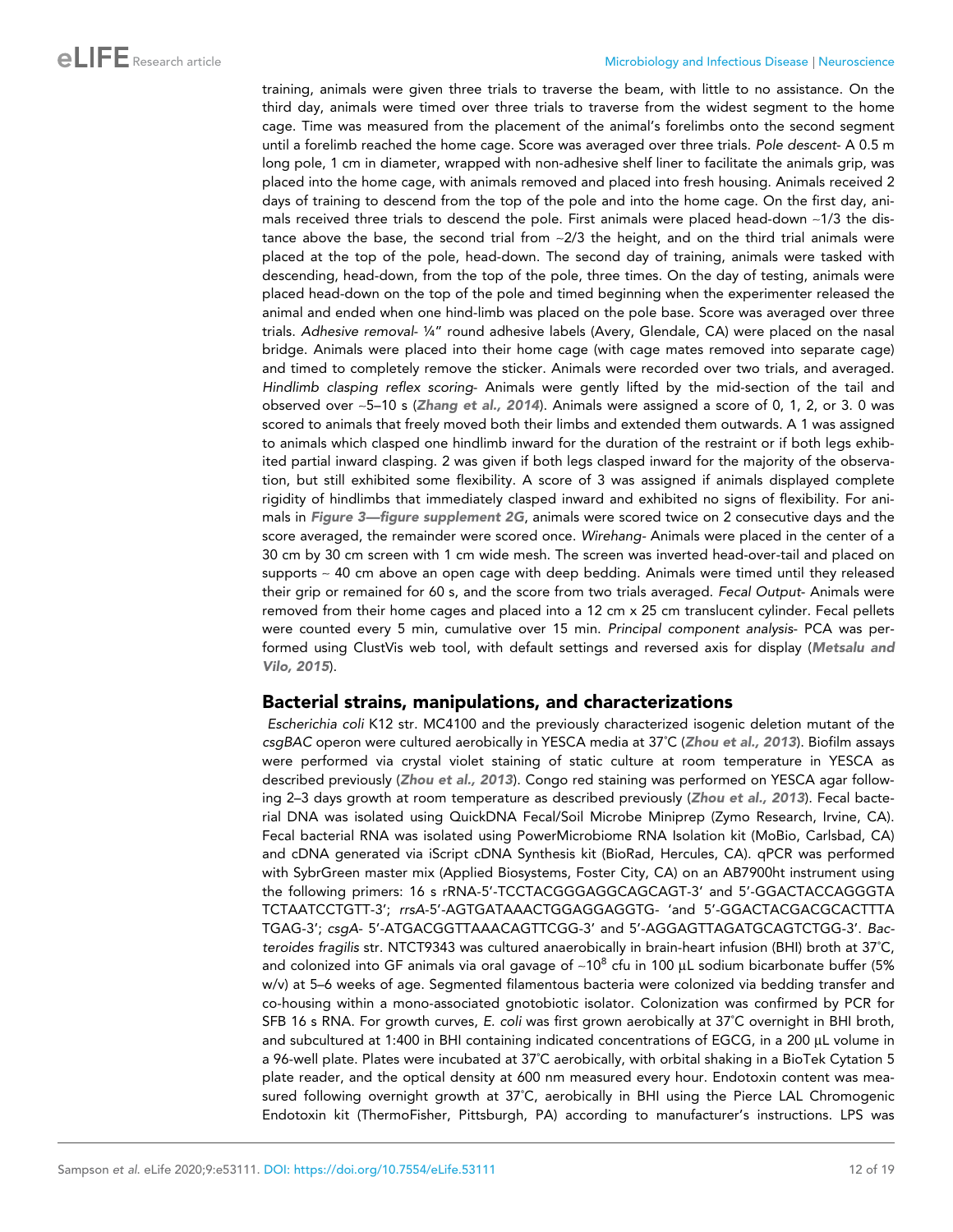stained from lysates derived from identically grown bacterial cultures following separation on a 4– 20% SDS-PAGE gel with Pro-Q Emerald 300 LPS stain kit (ThermoFisher), according to manufacturer's instructions.

#### a-Synuclein aggregation assays

*Thioflavin T (ThT) assays-*Freshly purified CsgA (both wild-type and 'SlowGo') and aSyn were diluted in 50 mM KPi (pH 7.3) to the molar concentrations indicated in each experiment. Samples were incubated in 96-well, black, flat bottom plates at 37°C with 20 µM ThT and 100 mM NaCl under continuous shaking conditions, along with a 1 mm glass bead for homogenous mixing. The ThT fluorescence intensity was recorded in 30 min interval using a Tecan plate reader (excitation: 438 nm; emission: 495 nm; cut-off: 475 nm). *TauK18 aggregation assay*- 50 µM of TauK18 fragment with heparin (TauK18:Heparin 4:1) was incubated with or without CsgA (2  $\mu$ M) in 14 mM MES buffer pH 6.8 at 37°C with continuous shaking in 96-well, black, flat bottom plates. 2 mm beads and 20 µM ThT was added to all the wells. The ThT fluorescence was monitored with previously mentioned parameters after 30 min in FLUOstar omega plate reader (BMG Labtech). *Transmission electron microscopy-* Aliquots of CsgA and aSyn reactions were taken at indicated timepoints. Five microliters of sample was applied on glow-discharged carbon-coated grids, incubated for 1 min and washed with MilliQ water before staining with 1% uranyl acetate. Samples were imaged on Jeol electron microscope (JEOL-1400 plus). *Circular dichroism spectroscopy-* aSyn alone or with CsgA (in 20 mM KPi pH 7.3) were analyzed using a Jasco J-810 spectropolarimeter from 190 nm to 250 nm at 25˚C immediately after purification and at indicated timepoints.

## Synuclein pathology and inflammatory responses

*CD11b enrichment-* Animals were sedated with pentobarbital and perfused; whole brains were homogenized in PBS via passage through a 100 µm mesh filter, myelin debris were removed using magnetic separation with Myelin Removal Beads (Miltenyi Biotec, San Diego, CA), and subsequently CD11b positive enrichment performed similarly, via Microglia Microbeads (Miltenyi Biotec), according to manufacturer's instructions. Cells were immediately lysed in Trizol and RNA extracted with the DirectZol RNA extraction (Zymo Research). cDNA and qPCR performed as described above with primers- *gapdh*: 5'-CATGGCCTTCCGTGTTCCTA-3' and 5'-CCTGCTTCACCACCTTCTTGAT-3'; *il6:* 5'- TAGTCCTTCCTACCCCAATTTCC-3' and 5'-TTGGTCCTTAGCCACTCCTTC-3', *tyrosine hydroxylase:* 5'-CCAAGGTTCATTGGACGGC-3' and 5'-CTCTCCTCGAATACCACAGCC-3'; and *tnfa*; 5'-CCCTCA-CACTCAGATCATCTTCT-3' and 5'-gctacgacagtgggctacag-3'. *Synuclein imaging*- Perfused whole brains were dissected and fixed with 4% (w/v) paraformaldehyde. 50 µm sections were generated via vibratome. For proteinase-K resistant staining, free-floating sections were treated briefly with 5 mg/mL proteinase K (NEB, Ipswich, MA) and stained with anti-alpha synuclein (1:1000 mouse; #610787 BD, Franklin Lakes, NJ), pS129-synuclein staining utilized anti-pS129syn (1:1000 rabbit; #ab51253 AbCam, Cambridge, UK) and anti-tyrosine hydroxylase (1:1000 mouse; MAB318, Millipore, Burlington, MA). Sections were stained with secondary anti-mouse IgG-AF488 (1:1000, Life Technologies, Carlsbad, CA), anti-rabbit IgG-546 (1:1000, Life Technologies) and Neurotrace (Life Technologies), mounted with ProFade Diamond DAPI (Life Technologies) and imaged with a 20x objective on a Zeiss LSM800 confocal microscope. Sections corresponding to  $\sim$ 1500  $\mu$ m from midline were counted manually for TH<sup>+</sup> cell bodies and pS129syn puncta in ImageJ software. *Microglia reconstructions*- Microglia were imaged and analyzed as previously described (Erny et al., 2015; Sampson et al., 2016). Thin sections prepared as above were stained with anti-Iba1 (1:1000 rabbit, Wako, Richmond, VA) and anti-rabbit IgG-AF546 (1:1000, Life Technologies). Z-stacks were imaged at 1 μm steps and analyzed using Imaris software. *ELISAs*- For TNFα and IL6 (eBioscience, San Diego, CA), aSyn (ThermoFisher), and dopamine (Eagle Biosciences, Nashua, NH) tissue homogenates were prepared in RIPA buffer containing protease inhibitor (ThermoFisher), and ELISA performed according to manufacturer's instructions with 100 µg of tissue. Multiplexed intestine (100 µg) and serum cytokine levels were measured on a Bio-Plex 200 using the Bio-Plex Mouse Cytokine 23 plex Assay (Biorad) according to manufacturer's instructions. *Dot blot*- Tissue homogenates were spotted onto 0.45  $\mu$ m nitrocellulose membranes, in 1  $\mu$ g/ $\mu$ L aliquots. Membranes were blocked with 5% dry skim milk in Tris-buffered saline and stained with anti-aggregated alpha-synuclein antibody (1:1000, MJFR-14-6-4-2, rabbit, AbCam) and anti-rabbit IgG-HRP (1:1000, Cell Signaling Technology,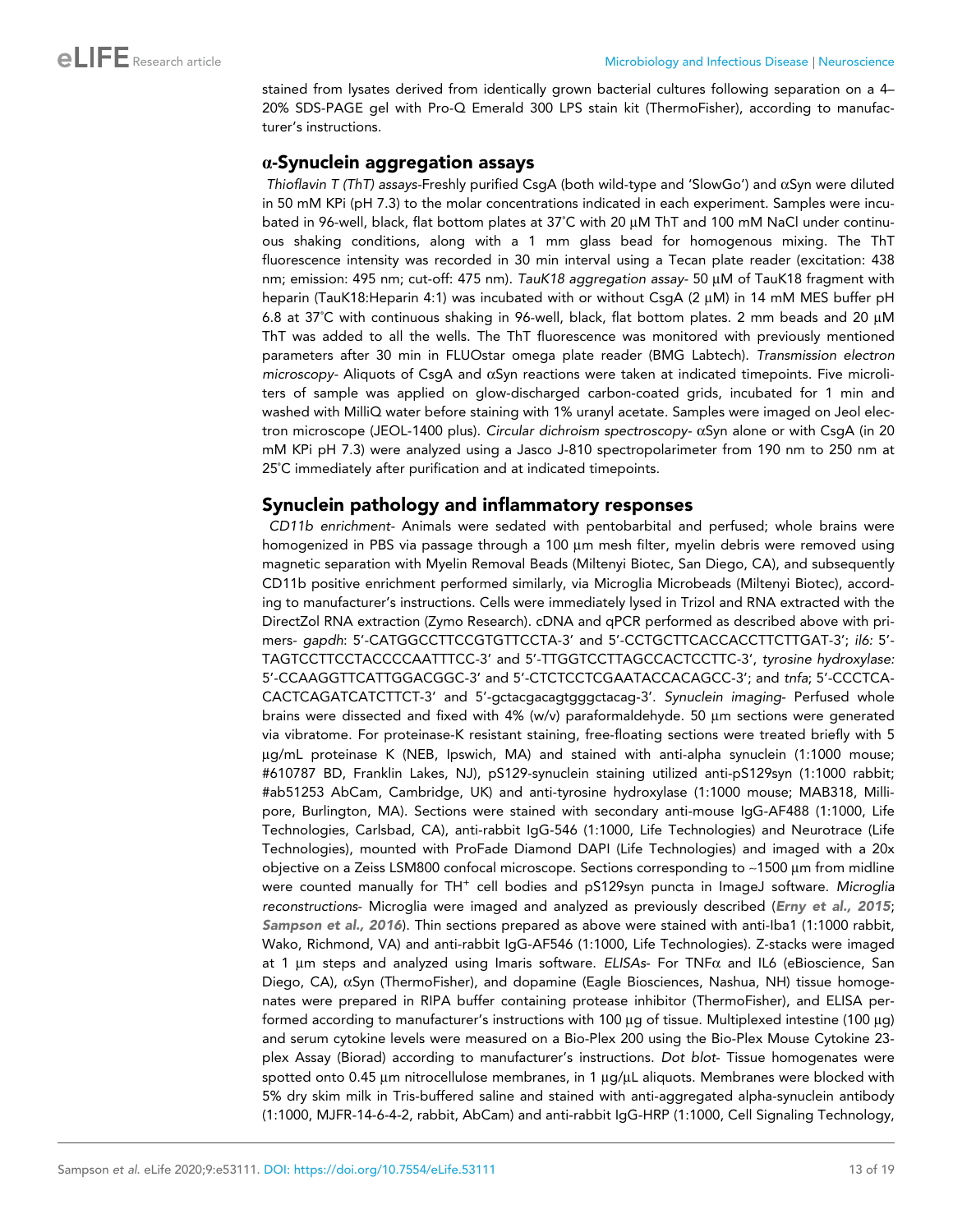Danvers, MA), and detected with Clarity chemiluminescence substrate (BioRad) on a BioRad GelDoc XR and densitometry performed.

## Intestinal injections

Synthetic hexapeptides of CsgA (Nterm-QYGGNN-Cterm) and the non-amyloidogenic mutant N122A (Nterm-QYGGNA-Cterm) were purchased from Bio-Synthesis Inc (Lewisville, TX). Mice were anesthetized with isoflurane (1–4% vol/vol) and kept on a self-regulating heating pad throughout the procedure. A 10 µl Hamilton syringe fitted with a 36-gauge beveled needle was loaded with 30 µg of either hexapeptide in saline (9 µl total). Each animal was injected in three locations (both sides of pyloric antrum and duodenum [0.5 cm past the pyloric sphincter]; 3 µl each location) by inserting the needle tip bevel facing up into the intestine wall at a 15˚ angle. After injection, the abdominal muscle/peritoneal layer and skin were sutured separately, then mice returned to home cages. Mice were injected subcutaneously with buprenorphine SR (1 mg/kg) and monitored for 3 days for normal food and water consumption.

## Statistics and data availability

Data were analyzed in GraphPad Prism, with the analysis indicated in each figure legend. Statistical output and numerical source data presented within the manuscript are available within the supplementary information included with this manuscript.

## Acknowledgements

We thank Drs. E Hsiao, M Sampson, S Campbell, D Yamashita, D Donabedian, and members of the SKM laboratory for helpful critiques and review of this manuscript. We are grateful to J Paramo, S Estrada, K Ly and the Caltech OLAR staff for animal care husbandry, and Y Garcia-Flores (Caltech) for technical support. Electron micrographs of amyloids were generated at the Microscopy and Imaging Analysis Laboratory Core at the University of Michigan. Fluorescent imaging and image analysis were performed in the Caltech Biological Imaging Facility, with the support of the Caltech Beckman Institute and the Arnold and Mabel Beckman Foundation. TRS was a Larry L Hillblom Foundation postdoctoral fellow. This project was supported by funds from the Heritage Medical Research Institute to VG and SKM; the Knut and Alice Wallenberg Foundation and Swedish Research Council to PW-S; the National Institutes of Health grants AG054101 (CC), GM118651 (MRC) and NS085910 (SKM); Axial Biotherapeutics to SKM; and the Department of Defense grant PD160030 to SKM.

## Additional information

#### Competing interests

Timothy R Sampson: has intellectual property pending in relationship to the content of this manuscript, US Patent App. 15/893,456 and 16/302,321. Matthew Chapman: a member of the Scientific Advisory Board of Axial Biotherapeutics. Sarkis K Mazmanian: has financial interest in Axial Biotherapeutics. Has intellectual property pending in relationship to the content of this manuscript, US Patent App. 15/893,456 and 16/302,321. The other authors declare that no competing interests exist.

| <b>Funding</b>                           |                        |                                         |
|------------------------------------------|------------------------|-----------------------------------------|
| <b>Funder</b>                            | Grant reference number | Author                                  |
| Larry L. Hillblom Foundation             |                        | Timothy R Sampson                       |
| Heritage Medical Research In-<br>stitute |                        | Viviana Gradinaru<br>Sarkis K Mazmanian |
| Knut och Alice Wallenbergs<br>Stiftelse  |                        | Pernilla Wittung-Stafshede              |
| Swedish Research Council                 |                        | Pernilla Wittung-Stafshede              |
| National Institute on Aging              | AG054101               | Collin Challis                          |

#### Funding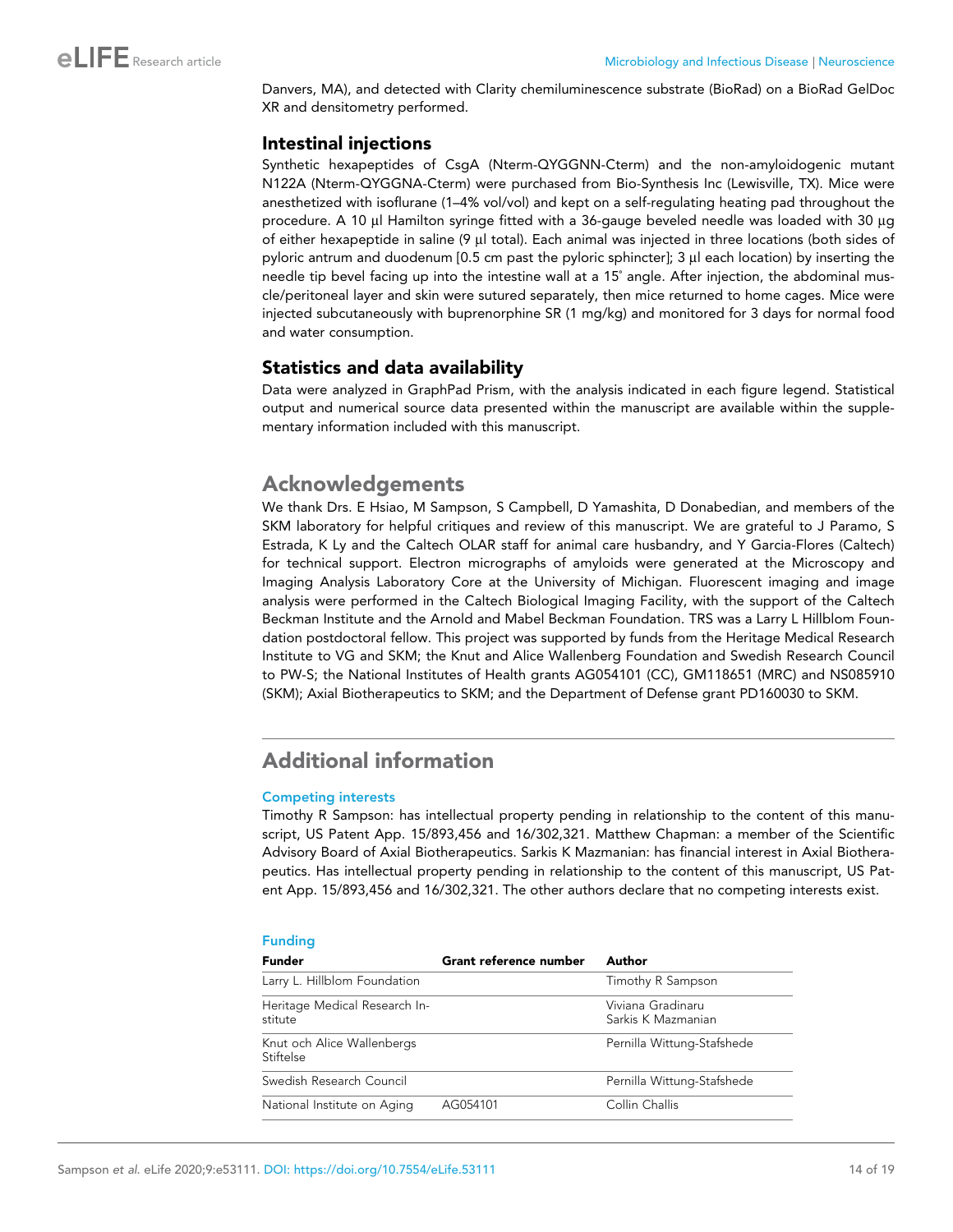| National Institute of General<br>Medical Sciences                     | GM118651 | Matthew Chapman    |
|-----------------------------------------------------------------------|----------|--------------------|
| National Institute of Neurolo- NS085910<br>gical Disorders and Stroke |          | Sarkis K Mazmanian |
| Department of Defense                                                 | PD160030 | Sarkis K Mazmanian |
| Axial Biotherapeutics                                                 |          | Sarkis K Mazmanian |

The funders had no role in study design, data collection and interpretation, or the decision to submit the work for publication.

#### Author contributions

Timothy R Sampson, Conceptualization, Investigation, Visualization; Collin Challis, Neha Jain, Anastasiya Moiseyenko, Mark S Ladinsky, Istvan Horvath, Investigation, Visualization; Gauri G Shastri, Brittany D Needham, Investigation; Taren Thron, Resources, Investigation; Justine W Debelius, Stefan Janssen, Formal analysis; Rob Knight, Viviana Gradinaru, Supervision; Pernilla Wittung-Stafshede, Matthew Chapman, Sarkis K Mazmanian, Conceptualization, Supervision

#### Author ORCIDs

Timothy R Sampson (D https://orcid.org/0000-0002-2486-8766 Stefan Janssen (D https://orcid.org/0000-0003-0955-0589 Pernilla Wittung-Stafshede **iD** https://orcid.org/0000-0003-1058-1964 Viviana Gradinaru **b** http://orcid.org/0000-0001-5868-348X Sarkis K Mazmanian iD https://orcid.org/0000-0003-2713-1513

#### **Ethics**

Animal experimentation: All animal husbandry and experiments were approved by the California Institute of Technology's Institutional Animal Care and Use Committee (IACUC) under protocol #1707.

#### Decision letter and Author response

Decision letter https://doi.org/10.7554/eLife.53111.sa1 Author response https://doi.org/10.7554/eLife.53111.sa2

## Additional files

#### Supplementary files

. Transparent reporting form

#### Data availability

All data generated or analysed during this study are included in the manuscript and supporting files. Source data files and statistical output for all figures have been provided.

#### References

- Barichella M, Severgnini M, Cilia R, Cassani E, Bolliri C, Caronni S, Ferri V, Cancello R, Ceccarani C, Faierman S, Pinelli G, Bellis G, Zecca L, Cereda E, Consolandi C, Pezzoli G. 2019. Unraveling gut Microbiota in Parkinson's disease and atypical parkinsonism. *Movement Disorders* 34:396–405. DOI: https://doi.org/10.1002/mds.27581
- Bedarf JR, Hildebrand F, Coelho LP, Sunagawa S, Bahram M, Goeser F, Bork P, Wüllner U. 2017. Functional implications of microbial and viral qut metagenome changes in early stage L-DOPA-naïve parkinson's disease patients. *Genome Medicine* 9:39. DOI: https://doi.org/10.1186/s13073-017-0428-y, PMID: 28449715
- Bieschke J, Russ J, Friedrich RP, Ehrnhoefer DE, Wobst H, Neugebauer K, Wanker EE. 2010. EGCG remodels mature alpha-synuclein and amyloid-beta fibrils and reduces cellular toxicity. *PNAS* 107:7710–7715. DOI: https://doi.org/10.1073/pnas.0910723107, PMID: 20385841
- Blacher E, Bashiardes S, Shapiro H, Rothschild D, Mor U, Dori-Bachash M, Kleimeyer C, Moresi C, Harnik Y, Zur M, Zabari M, Brik RB-Z, Kviatcovsky D, Zmora N, Cohen Y, Bar N, Levi I, Amar N, Mehlman T, Brandis A, et al.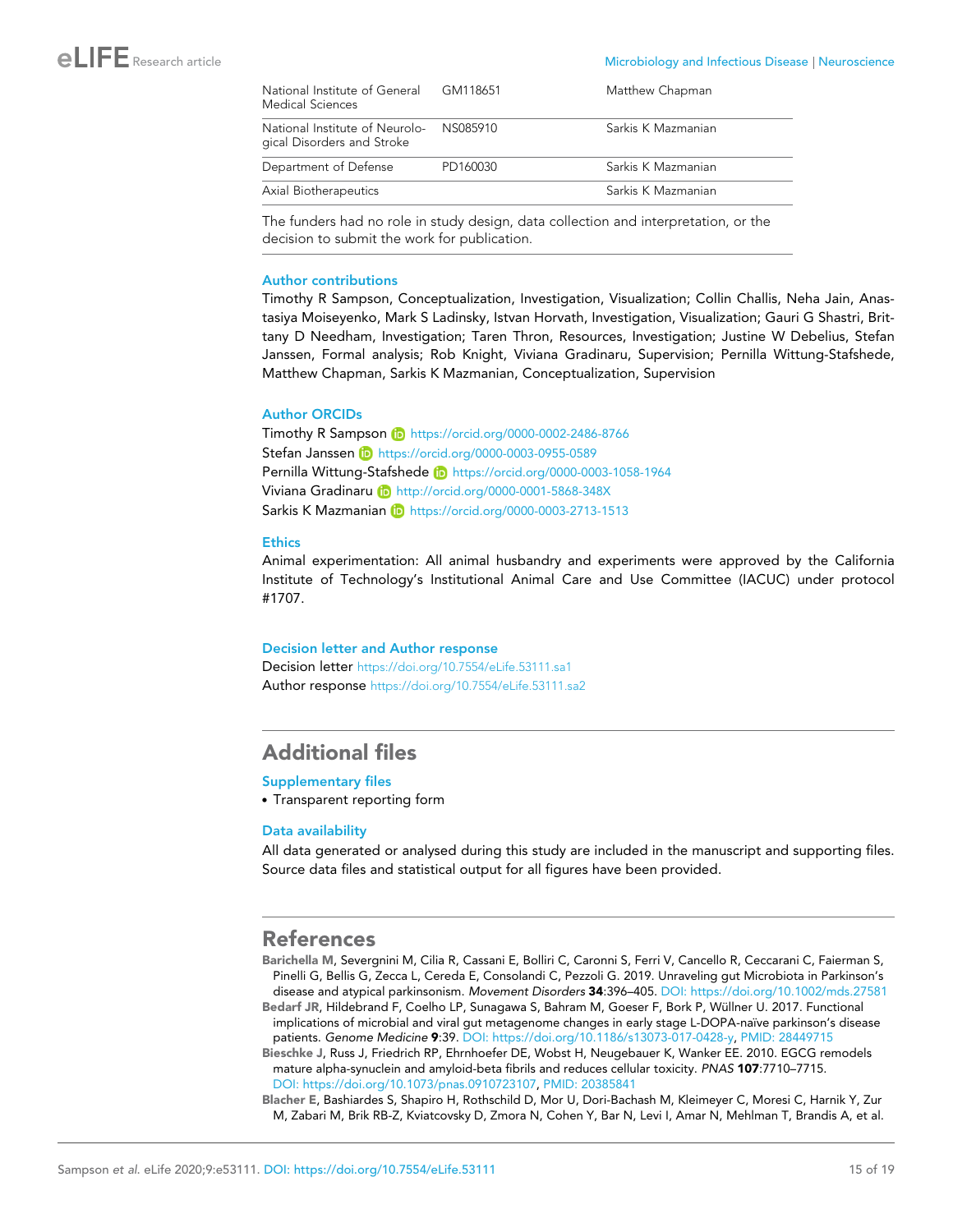2019. Potential roles of gut microbiome and metabolites in modulating ALS in mice. *Nature* 572:474–480. DOI: https://doi.org/10.1038/s41586-019-1443-5

- Braak H, Rüb U, Gai WP, Del Tredici K. 2003. Idiopathic Parkinson's disease: possible routes by which vulnerable neuronal types may be subject to neuroinvasion by an unknown pathogen. *Journal of Neural Transmission* 110: 517–536. DOI: https://doi.org/10.1007/s00702-002-0808-2, PMID: 12721813
- Brettschneider J, Del Tredici K, Lee VM, Trojanowski JQ. 2015. Spreading of pathology in neurodegenerative diseases: a focus on human studies. *Nature Reviews Neuroscience* 16:109–120. DOI: https://doi.org/10.1038/ nrn3887, PMID: 25588378
- Cai Z-Y, Li X-M, Liang J-P, Xiang L-P, Wang K-R, Shi Y-L, Yang R, Shi M, Ye J-H, Lu J-L, Zheng X-Q, Liang Y-R. 2018. Bioavailability of tea catechins and its improvement. *Molecules* 23:2346. DOI: https://doi.org/10.3390/ molecules23092346
- Chen SG, Stribinskis V, Rane MJ, Demuth DR, Gozal E, Roberts AM, Jagadapillai R, Liu R, Choe K, Shivakumar B, Son F, Jin S, Kerber R, Adame A, Masliah E, Friedland RP. 2016. Exposure to the functional bacterial amyloid protein curli enhances Alpha-Synuclein aggregation in aged Fischer 344 rats and *Caenorhabditis elegans*. *Scientific Reports* 6:34477. DOI: https://doi.org/10.1038/srep34477, PMID: 27708338
- Chesselet MF, Richter F, Zhu C, Magen I, Watson MB, Subramaniam SR. 2012. A progressive mouse model of Parkinson's disease: the Thy1-aSyn ("Line 61") mice. *Neurotherapeutics* 9:297–314. DOI: https://doi.org/10. 1007/s13311-012-0104-2, PMID: 22350713
- Choi JG, Kim N, Ju IG, Eo H, Lim SM, Jang SE, Kim DH, Oh MS. 2018. Oral administration of Proteus mirabilis damages dopaminergic neurons and motor functions in mice. *Scientific Reports* 8:1275. DOI: https://doi.org/ 10.1038/s41598-018-19646-x, PMID: 29352191
- Chorell E, Andersson E, Evans ML, Jain N, Götheson A, Åden J, Chapman MR, Almqvist F, Wittung-Stafshede P. 2015. Bacterial chaperones CsgE and CsgC differentially modulate human a-Synuclein amyloid formation via transient contacts. *PLOS ONE* 10:e0140194. DOI: https://doi.org/10.1371/journal.pone.0140194, PMID: 26465 894
- Christensen LFB, Jensen KF, Nielsen J, Vad BS, Christiansen G, Otzen DE. 2019. Reducing the amyloidogenicity of functional amyloid protein FapC increases its ability to inhibit a-Synuclein fibrillation. *ACS Omega* 4:4029– 4039. DOI: https://doi.org/10.1021/acsomega.8b03590, PMID: 31459612
- Clinton LK, Blurton-Jones M, Myczek K, Trojanowski JQ, LaFerla FM. 2010. Synergistic interactions between A , Tau, and -Synuclein: Acceleration of Neuropathology and Cognitive Decline. *Journal of Neuroscience* 30:7281– 7289. DOI: https://doi.org/10.1523/JNEUROSCI.0490-10.2010
- Colosimo C. 2011. Nonmotor presentations of multiple system atrophy. *Nature Reviews Neurology* 7:295–298. DOI: https://doi.org/10.1038/nrneurol.2011.5, PMID: 21343894
- Dodiya HB, Kuntz T, Shaik SM, Baufeld C, Leibowitz J, Zhang X, Gottel N, Zhang X, Butovsky O, Gilbert JA, Sisodia SS. 2019. Sex-specific effects of microbiome perturbations on cerebral ab amyloidosis and microglia phenotypes. *The Journal of Experimental Medicine* 216:1542–1560. DOI: https://doi.org/10.1084/jem. 20182386, PMID: 31097468
- Engen PA, Dodiya HB, Naqib A, Forsyth CB, Green SJ, Voigt RM, Kordower JH, Mutlu EA, Shannon KM, Keshavarzian A. 2017. The potential role of Gut-Derived inflammation in multiple system atrophy. *Journal of Parkinson's Disease* 7:331–346. DOI: https://doi.org/10.3233/JPD-160991, PMID: 28234259
- Erny D, Hrabě de Angelis AL, Jaitin D, Wieghofer P, Staszewski O, David E, Keren-Shaul H, Mahlakoiv T, Jakobshagen K, Buch T, Schwierzeck V, Utermöhlen O, Chun E, Garrett WS, McCoy KD, Diefenbach A, Staeheli P, Stecher B, Amit I, Prinz M. 2015. Host Microbiota constantly control maturation and function of microglia in the CNS. *Nature Neuroscience* 18:965–977. DOI: https://doi.org/10.1038/nn.4030, PMID: 26030851
- Evans ML, Chorell E, Taylor JD, Åden J, Götheson A, Li F, Koch M, Sefer L, Matthews SJ, Wittung-Stafshede P, Almqvist F, Chapman MR. 2015. The bacterial curli system possesses a potent and selective inhibitor of amyloid formation. *Molecular Cell* 57:445–455. DOI: https://doi.org/10.1016/j.molcel.2014.12.025, PMID: 25620560
- Fleming SM, Salcedo J, Fernagut PO, Rockenstein E, Masliah E, Levine MS, Chesselet MF. 2004. Early and progressive sensorimotor anomalies in mice overexpressing wild-type human alpha-synuclein. *Journal of Neuroscience* 24:9434–9440. DOI: https://doi.org/10.1523/JNEUROSCI.3080-04.2004, PMID: 15496679
- Forsyth CB, Shannon KM, Kordower JH, Voigt RM, Shaikh M, Jaglin JA, Estes JD, Dodiya HB, Keshavarzian A. 2011. Increased intestinal permeability correlates with sigmoid mucosa alpha-synuclein staining and endotoxin exposure markers in early Parkinson's disease. *PLOS ONE* 6:e28032. DOI: https://doi.org/10.1371/journal. pone.0028032, PMID: 22145021
- Friedland RP, Chapman MR. 2017. The role of microbial amyloid in neurodegeneration. *PLOS Pathogens* 13: e1006654. DOI: https://doi.org/10.1371/journal.ppat.1006654, PMID: 29267402
- Fung TC, Olson CA, Hsiao EY. 2017. Interactions between the Microbiota, immune and nervous systems in health and disease. *Nature Neuroscience* 20:145–155. DOI: https://doi.org/10.1038/nn.4476, PMID: 28092661
- Gallo PM, Rapsinski GJ, Wilson RP, Oppong GO, Sriram U, Goulian M, Buttaro B, Caricchio R, Gallucci S, Tükel C¸ . 2015. Amyloid-DNA composites of bacterial biofilms stimulate autoimmunity. *Immunity* 42:1171–1184. DOI: https://doi.org/10.1016/j.immuni.2015.06.002, PMID: 26084027
- Harach T, Marungruang N, Duthilleul N, Cheatham V, Mc Coy KD, Frisoni G, Neher JJ, Fåk F, Jucker M, Lasser T, Bolmont T. 2017. Reduction of abeta amyloid pathology in APPPS1 transgenic mice in the absence of gut Microbiota. *Scientific Reports* 7:41802. DOI: https://doi.org/10.1038/srep41802, PMID: 28176819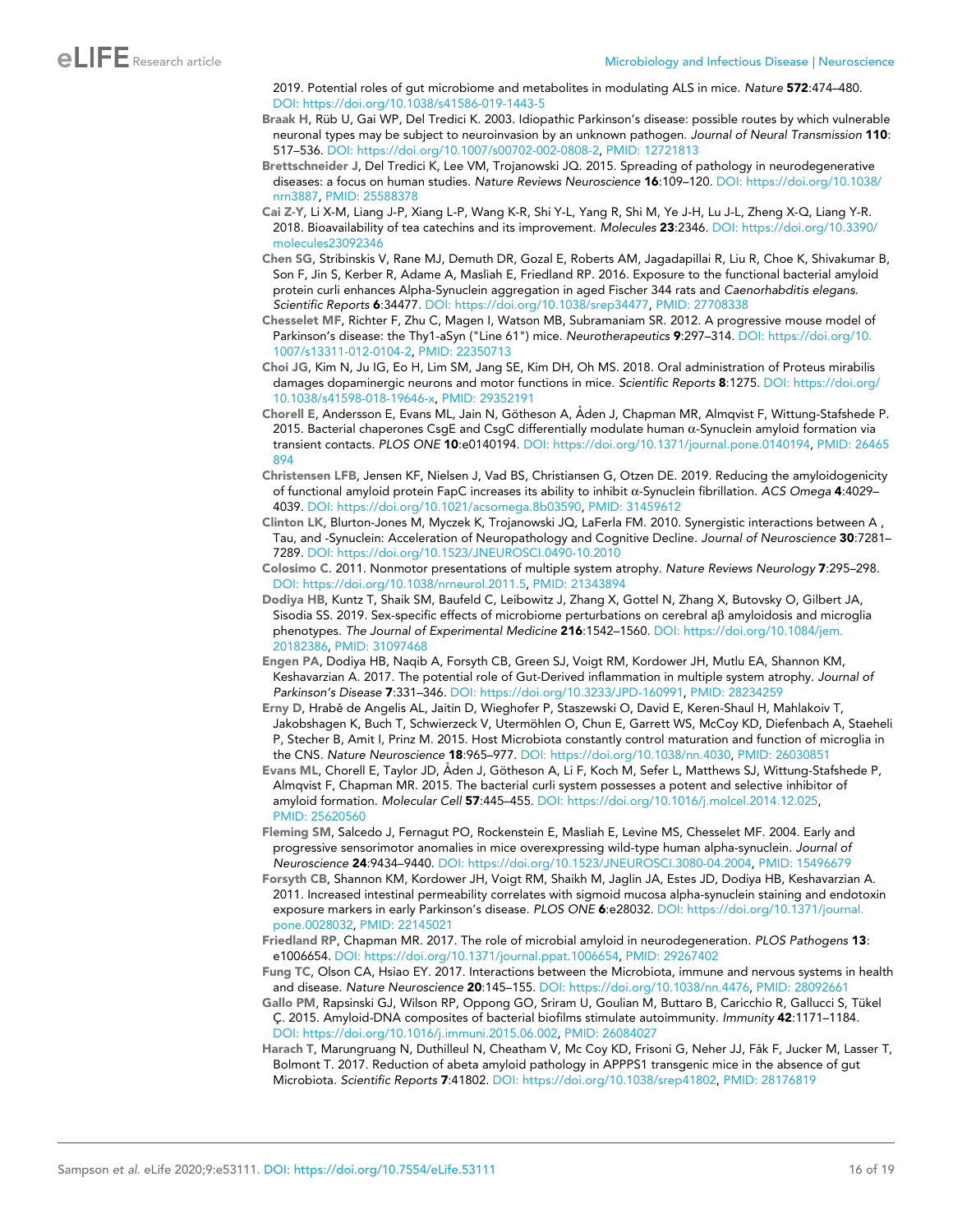- Hartman K, Brender JR, Monde K, Ono A, Evans ML, Popovych N, Chapman MR, Ramamoorthy A. 2013. Bacterial curli protein promotes the conversion of PAP <sub>248-286</sub> into the amyloid SEVI: cross-seeding of dissimilar amyloid sequences . *PeerJ* 1:e5. DOI: https://doi.org/10.7717/peerj.5
- Hasegawa S, Goto S, Tsuji H, Okuno T, Asahara T, Nomoto K, Shibata A, Fujisawa Y, Minato T, Okamoto A, Ohno K, Hirayama M. 2015. Intestinal dysbiosis and lowered serum Lipopolysaccharide-Binding protein in Parkinson's Disease. *PLOS ONE* 10:e0142164. DOI: https://doi.org/10.1371/journal.pone.0142164
- Hill-Burns EM, Debelius JW, Morton JT, Wissemann WT, Lewis MR, Wallen ZD, Peddada SD, Factor SA, Molho E, Zabetian CP, Knight R, Payami H. 2017. Parkinson's disease and Parkinson's disease medications have distinct signatures of the gut microbiome. *Movement Disorders* 32:739–749. DOI: https://doi.org/10.1002/ mds.26942, PMID: 28195358
- Holmqvist S, Chutna O, Bousset L, Aldrin-Kirk P, Li W, Björklund T, Wang ZY, Roybon L, Melki R, Li JY. 2014. Direct evidence of parkinson pathology spread from the gastrointestinal tract to the brain in rats. *Acta Neuropathologica* 128:805–820. DOI: https://doi.org/10.1007/s00401-014-1343-6, PMID: 25296989
- Hopfner F, Künstner A, Müller SH, Künzel S, Zeuner KE, Margraf NG, Deuschl G, Baines JF, Kuhlenbäumer G. 2017. Gut Microbiota in parkinson disease in a northern german cohort. *Brain Research* 1667:41–45. DOI: https://doi.org/10.1016/j.brainres.2017.04.019, PMID: 28506555
- Hui KY, Fernandez-Hernandez H, Hu J, Schaffner A, Pankratz N, Hsu N-Y, Chuang L-S, Carmi S, Villaverde N, Li X, Rivas M, Levine AP, Bao X, Labrias PR, Haritunians T, Ruane D, Gettler K, Chen E, Li D, Schiff ER, et al. 2018. Functional variants in the *LRRK2* gene confer shared effects on risk for Crohn's disease and Parkinson's disease . *Science Translational Medicine* 10:eaai7795. DOI: https://doi.org/10.1126/scitranslmed.aai7795
- Johnson ME, Stecher B, Labrie V, Brundin L, Brundin P. 2019. Triggers, facilitators, and aggravators: redefining Parkinson's Disease Pathogenesis. *Trends in Neurosciences* 42:4–13. DOI: https://doi.org/10.1016/j.tins.2018. 09.007
- Jucker M, Walker LC. 2013. Self-propagation of pathogenic protein aggregates in neurodegenerative diseases. *Nature* 501:45–51. DOI: https://doi.org/10.1038/nature12481, PMID: 24005412
- Katorcha E, Makarava N, Lee YJ, Lindberg I, Monteiro MJ, Kovacs GG, Baskakov IV. 2017. Cross-seeding of prions by aggregated a-synuclein leads to transmissible spongiform encephalopathy. *PLOS Pathogens* 13: e1006563. DOI: https://doi.org/10.1371/journal.ppat.1006563, PMID: 28797122
- Keshavarzian A, Green SJ, Engen PA, Voigt RM, Naqib A, Forsyth CB, Mutlu E, Shannon KM. 2015. Colonic bacterial composition in Parkinson's disease. *Movement Disorders* 30:1351–1360. DOI: https://doi.org/10. 1002/mds.26307, PMID: 26179554
- Killinger BA, Madaj Z, Sikora JW, Rey N, Haas AJ, Vepa Y, Lindqvist D, Chen H, Thomas PM, Brundin P, Brundin L, Labrie V. 2018. The vermiform appendix impacts the risk of developing Parkinson's disease. *Science Translational Medicine* 10:eaar5280. DOI: https://doi.org/10.1126/scitranslmed.aar5280, PMID: 30381408
- Kim C, Rockenstein E, Spencer B, Kim HK, Adame A, Trejo M, Stafa K, Lee HJ, Lee SJ, Masliah E. 2015. Antagonizing neuronal Toll-like receptor 2 prevents synucleinopathy by activating autophagy. *Cell Reports* 13: 771–782. DOI: https://doi.org/10.1016/j.celrep.2015.09.044, PMID: 26489461
- Kim C, Spencer B, Rockenstein E, Yamakado H, Mante M, Adame A, Fields JA, Masliah D, Iba M, Lee HJ, Rissman RA, Lee SJ, Masliah E. 2018. Immunotherapy targeting toll-like receptor 2 alleviates neurodegeneration in models of synucleinopathy by modulating  $\alpha$ -synuclein transmission and neuroinflammation. *Molecular Neurodegeneration* 13:43. DOI: https://doi.org/10.1186/s13024-018-0276-2, PMID: 30092810
- Kim S, Kwon SH, Kam TI, Panicker N, Karuppagounder SS, Lee S, Lee JH, Kim WR, Kook M, Foss CA, Shen C, Lee H, Kulkarni S, Pasricha PJ, Lee G, Pomper MG, Dawson VL, Dawson TM, Ko HS. 2019. Transneuronal propagation of pathologic a-Synuclein from the gut to the brain models Parkinson's Disease. *Neuron* 103:627– 641. DOI: https://doi.org/10.1016/j.neuron.2019.05.035, PMID: 31255487
- Kishimoto Y, Zhu W, Hosoda W, Sen JM, Mattson MP. 2019. Chronic mild gut inflammation accelerates brain neuropathology and motor dysfunction in a-Synuclein mutant mice. *NeuroMolecular Medicine* 21:239–249. DOI: https://doi.org/10.1007/s12017-019-08539-5, PMID: 31079293
- Lam HA, Wu N, Cely I, Kelly RL, Hean S, Richter F, Magen I, Cepeda C, Ackerson LC, Walwyn W, Masliah E, Chesselet M-F, Levine MS, Maidment NT. 2011. Elevated tonic extracellular dopamine concentration and altered dopamine modulation of synaptic activity precede dopamine loss in the striatum of mice overexpressing human a-synuclein. *Journal of Neuroscience Research* 89:1091–1102. DOI: https://doi.org/10. 1002/jnr.22611
- Lambert JD, Lee MJ, Lu H, Meng X, Hong JJ, Seril DN, Sturgill MG, Yang CS. 2003. Epigallocatechin-3-gallate is absorbed but extensively glucuronidated following oral administration to mice. *The Journal of Nutrition* 133: 4172–4177. DOI: https://doi.org/10.1093/jn/133.12.4172, PMID: 14652367
- Li R, Huang YG, Fang D, Le WD. 2004. Epigallocatechin Gallate inhibits lipopolysaccharide-induced microglial activation and protects against inflammation-mediated dopaminergic neuronal injury. *Journal of Neuroscience Research* 78:723–731. DOI: https://doi.org/10.1002/jnr.20315, PMID: 15478178
- Li W, Wu X, Hu X, Wang T, Liang S, Duan Y, Jin F, Qin B. 2017. Structural changes of gut Microbiota in Parkinson's disease and its correlation with clinical features. *Science China Life Sciences* 60:1223–1233. DOI: https://doi.org/10.1007/s11427-016-9001-4, PMID: 28536926
- Lin LC, Wang MN, Tseng TY, Sung JS, Tsai TH. 2007. Pharmacokinetics of (-)-epigallocatechin-3-gallate in conscious and freely moving rats and its brain regional distribution. *Journal of Agricultural and Food Chemistry* 55:1517–1524. DOI: https://doi.org/10.1021/jf062816a, PMID: 17256961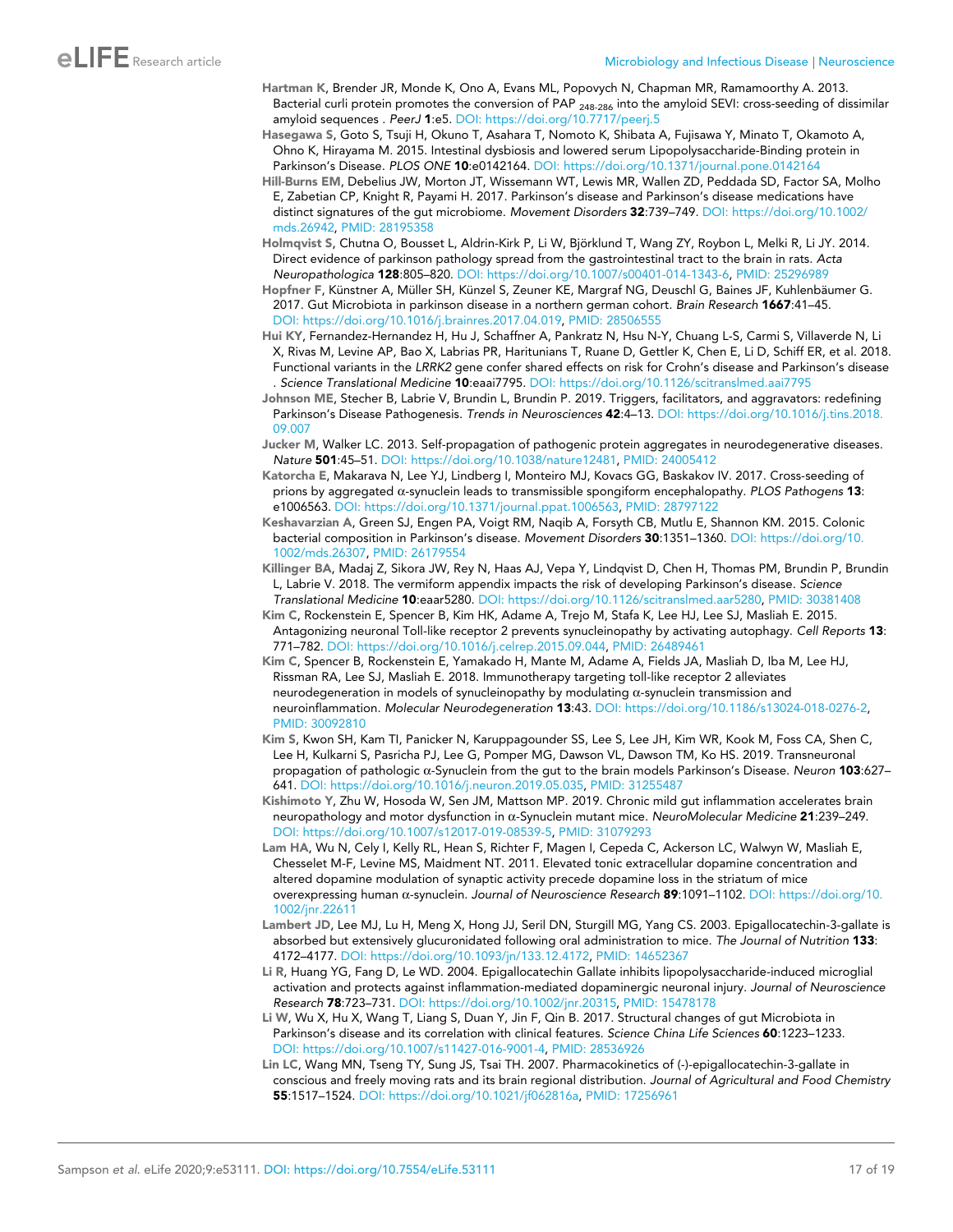- Lin A, Zheng W, He Y, Tang W, Wei X, He R, Huang W, Su Y, Huang Y, Zhou H, Xie H. 2018. Gut Microbiota in patients with Parkinson's disease in southern China. *Parkinsonism & Related Disorders* 53:82–88. DOI: https:// doi.org/10.1016/j.parkreldis.2018.05.007, PMID: 29776865
- Liu B, Fang F, Pedersen NL, Tillander A, Ludvigsson JF, Ekbom A, Svenningsson P, Chen H, Wirdefeldt K. 2017. Vagotomy and Parkinson disease: a swedish register-based matched-cohort study. *Neurology* 88:1996–2002. DOI: https://doi.org/10.1212/WNL.0000000000003961, PMID: 28446653
- Lundmark K, Westermark GT, Olsén A, Westermark P. 2005. Protein fibrils in nature can enhance amyloid protein A amyloidosis in mice: cross-seeding as a disease mechanism. *PNAS* 102:6098–6102. DOI: https://doi. org/10.1073/pnas.0501814102, PMID: 15829582
- Manfredsson FP, Luk KC, Benskey MJ, Gezer A, Garcia J, Kuhn NC, Sandoval IM, Patterson JR, O'Mara A, Yonkers R, Kordower JH. 2018. Induction of alpha-synuclein pathology in the enteric nervous system of the rat and non-human primate results in gastrointestinal dysmotility and transient CNS pathology. *Neurobiology of Disease* 112:106–118. DOI: https://doi.org/10.1016/j.nbd.2018.01.008, PMID: 29341898
- Matheoud D, Cannon T, Voisin A, Penttinen AM, Ramet L, Fahmy AM, Ducrot C, Laplante A, Bourque MJ, Zhu L, Cayrol R, Le Campion A, McBride HM, Gruenheid S, Trudeau LE, Desjardins M. 2019. Intestinal infection triggers parkinson's disease-like symptoms in Pink1-/- mice. *Nature* 571:565–569. DOI: https://doi.org/10.1038/ s41586-019-1405-y, PMID: 31316206
- Mertsalmi TH, Aho VTE, Pereira PAB, Paulin L, Pekkonen E, Auvinen P, Scheperjans F. 2017. More than constipation - bowel symptoms in Parkinson's disease and their connection to gut microbiota. *European Journal of Neurology* 24:1375–1383. DOI: https://doi.org/10.1111/ene.13398
- Metsalu T, Vilo J. 2015. ClustVis: a web tool for visualizing clustering of multivariate data using principal component analysis and heatmap. *Nucleic Acids Research* 43:W566–W570. DOI: https://doi.org/10.1093/nar/ gkv468, PMID: 25969447
- Perez-Pardo P, Dodiya HB, Engen PA, Forsyth CB, Huschens AM, Shaikh M, Voigt RM, Naqib A, Green SJ, Kordower JH, Shannon KM, Garssen J, Kraneveld AD, Keshavarzian A. 2019. Role of TLR4 in the gut-brain Axis in Parkinson's disease: a translational study from men to mice. *Gut* 68:829–843. DOI: https://doi.org/10.1136/ gutjnl-2018-316844, PMID: 30554160
- Perov S, Lidor O, Salinas N, Golan N, Tayeb-Fligelman E, Deshmukh M, Willbold D, Landau M. 2019. Structural insights into curli CsgA Cross-b fibril architecture inspire repurposing of Anti-amyloid compounds as Antibiofilm agents. *PLOS Pathogens* 15:e1007978. DOI: https://doi.org/10.1371/journal.ppat.1007978, PMID: 3146 9892
- Peter I, Dubinsky M, Bressman S, Park A, Lu C, Chen N, Wang A. 2018. Anti-Tumor necrosis factor therapy and incidence of parkinson disease among patients with inflammatory bowel disease. *JAMA Neurology* 75:939– 946. DOI: https://doi.org/10.1001/jamaneurol.2018.0605, PMID: 29710331
- Poewe W, Seppi K, Tanner CM, Halliday GM, Brundin P, Volkmann J, Schrag AE, Lang AE. 2017. Parkinson disease. *Nature Reviews Disease Primers* 3:17013. DOI: https://doi.org/10.1038/nrdp.2017.13, PMID: 283324 88
- Rahimi J, Kovacs GG. 2014. Prevalence of mixed pathologies in the aging brain. *Alzheimer's Research & Therapy* 6:82. DOI: https://doi.org/10.1186/s13195-014-0082-1, PMID: 25419243
- Ritz BR, Paul KC, Bronstein JM. 2016. Of pesticides and men: a California story of genes and environment in Parkinson's Disease. *Current Environmental Health Reports* 3:40–52. DOI: https://doi.org/10.1007/s40572-016- 0083-2, PMID: 26857251
- Rockenstein E, Mallory M, Hashimoto M, Song D, Shults CW, Lang I, Masliah E. 2002. Differential neuropathological alterations in transgenic mice expressing alpha-synuclein from the platelet-derived growth factor and Thy-1 promoters. *Journal of Neuroscience Research* 68:568–578. DOI: https://doi.org/10.1002/jnr. 10231, PMID: 12111846
- Sakakibara R, Doi H, Fukudo S. 2019. Lewy Body constipation. *Journal of the Anus, Rectum and Colon* 3:10–17. DOI: https://doi.org/10.23922/jarc.2018-022, PMID: 31559362
- Sampson TR, Debelius JW, Thron T, Janssen S, Shastri GG, Ilhan ZE, Challis C, Schretter CE, Rocha S, Gradinaru V, Chesselet MF, Keshavarzian A, Shannon KM, Krajmalnik-Brown R, Wittung-Stafshede P, Knight R, Mazmanian SK. 2016. Gut Microbiota regulate motor deficits and neuroinflammation in a model of Parkinson's Disease. *Cell* 167:1469–1480. DOI: https://doi.org/10.1016/j.cell.2016.11.018, PMID: 27912057
- Sampson T. 2019. The impact of indigenous microbes on Parkinson's Disease. *Neurobiology of Disease* 15: 104426. DOI: https://doi.org/10.1016/j.nbd.2019.03.014
- Scheperjans F, Aho V, Pereira PA, Koskinen K, Paulin L, Pekkonen E, Haapaniemi E, Kaakkola S, Eerola-Rautio J, Pohja M, Kinnunen E, Murros K, Auvinen P. 2015. Gut Microbiota are related to Parkinson's disease and clinical phenotype. *Movement Disorders* 30:350–358. DOI: https://doi.org/10.1002/mds.26069, PMID: 25476529
- Serra DO, Mika F, Richter AM, Hengge R. 2016. The green tea polyphenol EGCG inhibits *E. coli* biofilm formation by impairing amyloid curli fibre assembly and downregulating the biofilm regulator CsgD via the  $\sigma(E)$ -dependent sRNA RybB. *Molecular Microbiology* 101:136–151. DOI: https://doi.org/10.1111/mmi.13379, PMID: 26992034
- Soldner F, Stelzer Y, Shivalila CS, Abraham BJ, Latourelle JC, Barrasa MI, Goldmann J, Myers RH, Young RA, Jaenisch R. 2016. Parkinson-associated risk variant in distal enhancer of  $\alpha$ -synuclein modulates target gene expression. *Nature* 533:95–99. DOI: https://doi.org/10.1038/nature17939, PMID: 27096366
- Spires-Jones TL, Attems J, Thal DR. 2017. Interactions of pathological proteins in neurodegenerative diseases. *Acta Neuropathologica* 134:187–205. DOI: https://doi.org/10.1007/s00401-017-1709-7, PMID: 28401333